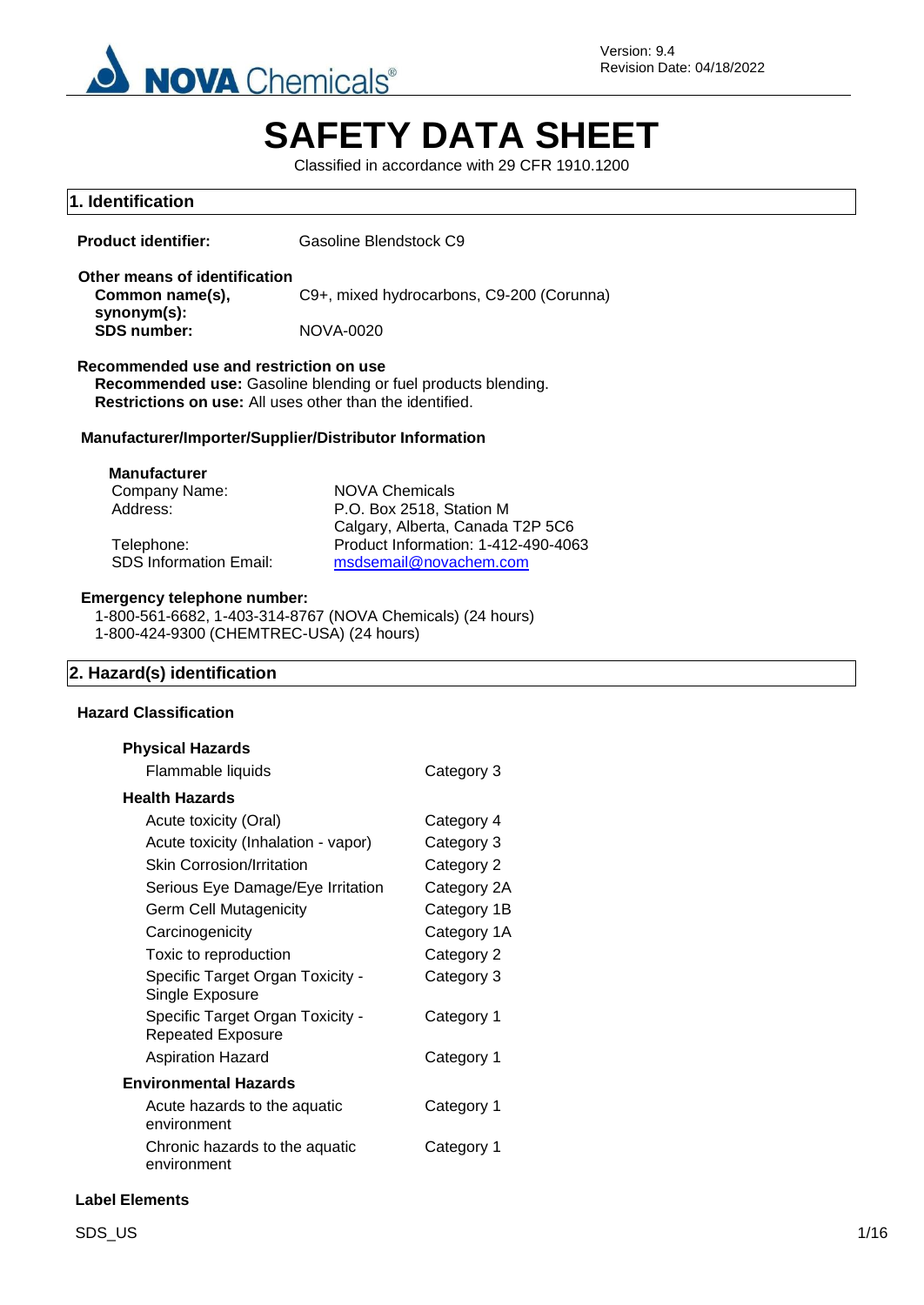

**Hazard Symbol:**



| <b>Signal Word:</b>                                         | Danger                                                                                                                                                                                                                                                                                                                                                                                                                                                                                                                                                                                                                                                                                                                                                                                               |
|-------------------------------------------------------------|------------------------------------------------------------------------------------------------------------------------------------------------------------------------------------------------------------------------------------------------------------------------------------------------------------------------------------------------------------------------------------------------------------------------------------------------------------------------------------------------------------------------------------------------------------------------------------------------------------------------------------------------------------------------------------------------------------------------------------------------------------------------------------------------------|
| <b>Hazard Statement:</b>                                    | Flammable liquid and vapor.<br>Toxic if inhaled.<br>Harmful if swallowed.<br>Causes skin irritation.<br>Causes serious eye irritation.<br>May cause genetic defects.<br>May cause cancer.<br>Suspected of damaging fertility or the unborn child.<br>May cause respiratory irritation.<br>Causes damage to organs through prolonged or repeated<br>exposure.<br>(Auditory system)<br>(Blood)<br>May be fatal if swallowed and enters airways.<br>Very toxic to aquatic life with long lasting effects.                                                                                                                                                                                                                                                                                               |
| <b>Precautionary Statements:</b>                            |                                                                                                                                                                                                                                                                                                                                                                                                                                                                                                                                                                                                                                                                                                                                                                                                      |
| <b>Prevention:</b>                                          | Obtain special instructions before use. Do not handle until all safety<br>precautions have been read and understood. Keep away from heat,<br>hot surfaces, sparks, open flames and other ignition sources. No<br>smoking. Keep container tightly closed. Ground and bond container<br>and receiving equipment. Use explosion-proof electrical, ventilating<br>and lighting equipment. Use non-sparking tools. Take action to<br>prevent static discharges. Do not breathe dust or mists. Wash face,<br>hands and any exposed skin thoroughly after handling. Do not eat,<br>drink or smoke when using this product. Use only outdoors or in a<br>well-ventilated area. Avoid release to the environment. Wear<br>protective gloves/protective clothing/eye protection/face protection.               |
| <b>Response:</b>                                            | IF SWALLOWED: Immediately call a POISON CENTER/doctor.<br>Rinse mouth. Do NOT induce vomiting. IF ON SKIN (or hair): Take off<br>immediately all contaminated clothing and wash it before reuse.<br>Rinse skin with water [or shower]. If skin irritation occurs: Get medical<br>advice/attention. IF INHALED: Remove person to fresh air and keep<br>comfortable for breathing. Call a POISON CENTER/doctor. IF IN<br>EYES: Rinse cautiously with water for several minutes. Remove<br>contact lenses, if present and easy to do. Continue rinsing. If eye<br>irritation persists: Get medical advice/attention. IF exposed or<br>concerned: Get medical advice/attention. In case of fire: Use dry<br>chemical, foam, carbon dioxide (CO2), water spray or fog to<br>extinguish. Collect spillage. |
| Storage:                                                    | Store in a well-ventilated place. Keep container tightly closed.<br>Store locked up. Keep cool.                                                                                                                                                                                                                                                                                                                                                                                                                                                                                                                                                                                                                                                                                                      |
| Disposal:                                                   | Dispose of contents/ container to an approved facility in accordance<br>with local, regional, national and international regulations.                                                                                                                                                                                                                                                                                                                                                                                                                                                                                                                                                                                                                                                                |
| Other hazards which do not result<br>in GHS classification: | None.                                                                                                                                                                                                                                                                                                                                                                                                                                                                                                                                                                                                                                                                                                                                                                                                |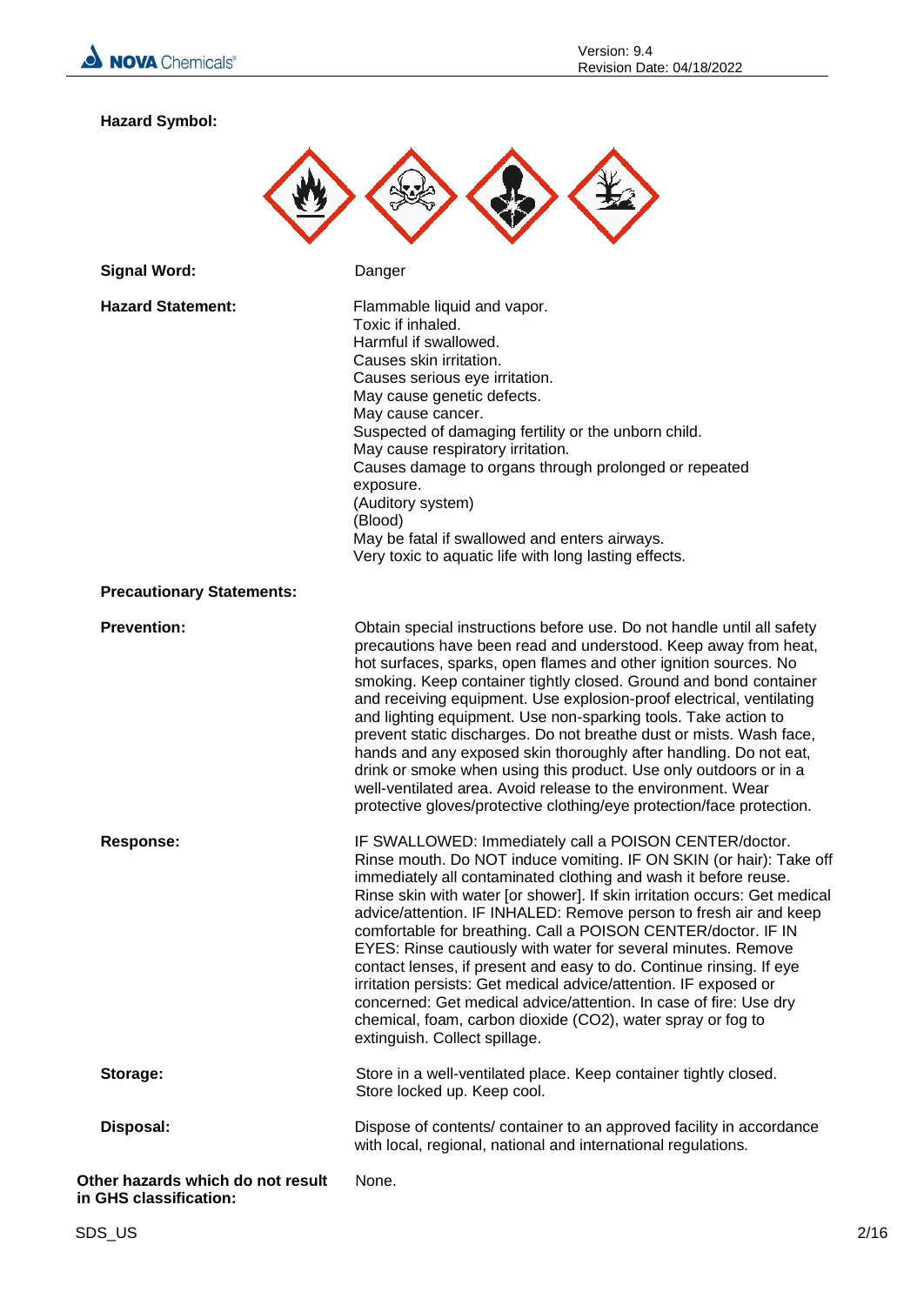#### **3. Composition/information on ingredients**

#### **Mixtures**

| <b>Chemical Identity</b>                                | Common name and synonyms   | <b>CAS number</b> | <b>Content in</b><br>percent (%)* |
|---------------------------------------------------------|----------------------------|-------------------|-----------------------------------|
| 4,7-Methano-1H-indene,<br>3a, 4, 5, 6, 7, 7a-hexahydro- | Dihydrodicyclopentadiene   | 4488-57-7         | 40 - 60%                          |
| n-Undecane                                              | Undecane                   | 1120-21-4         | $3 - 10%$                         |
| Propylcyclopentane                                      | Cyclopentane, propyl-      | 2040-96-2         | $0 - 10%$                         |
| 4,7-Methano-1H-indene, 3a, 4, 7, 7a-<br>tetrahydro-     | Dicyclopentadiene, DCPD    | 77-73-6           | $2 - 8%$                          |
| Benzene, trimethyl-                                     | Trimethylbenzene           | 25551-13-7        | $0 - 6%$                          |
| Naphthalene                                             | Naphthalene                | $91 - 20 - 3$     | $0.7 - 5%$                        |
| Benzene, propyl-                                        | Propylbenzene              | 103-65-1          | $0 - 3%$                          |
| Benzene, ethenyl-                                       | Styrene                    | 100-42-5          | $0 - 2%$                          |
| Benzene                                                 | Benzol                     | $71 - 43 - 2$     | $0 - 2%$                          |
| 1,3-Cyclopentadiene                                     | Cyclopentadiene            | 542-92-7          | $0 - 1%$                          |
| Benzene, 1,2-dimethyl-                                  | o-Xylene                   | $95 - 47 - 6$     | $0 - 1%$                          |
| Benzene, (1-methylethyl)-                               | Isopropylbenzene (Cumene)  | 98-82-8           | $0 - 1%$                          |
| Benzene, 1-methyl-2-propyl-                             | 1-Methyl-2-propylbenzene   | 1074-17-5         | $0 - 1%$                          |
| Benzene, 1,3,5-trimethyl-                               | Mesitylene                 | 108-67-8          | $0 - 1%$                          |
| Benzene, ethyl-                                         | Ethylbenzene, Phenylethane | $100 - 41 - 4$    | $0 - 0.9%$                        |
| Benzene, butyl-                                         | 1-Phenylbutane             | 104-51-8          | $0 - 0.8%$                        |
| Butane, 2,2,3-trimethyl-                                | Butane, 2,3,3-trimethyl-   | 464-06-2          | $0 - 0.2%$                        |
| Toluene                                                 | Methylbenzene              | 108-88-3          | $0 - 0.2%$                        |
| Pentane, 2,3,4-trimethyl-                               | 2,3,4-Trimethylpentane     | 565-75-3          | $0 - 0.15%$                       |
| Hexane, 3-methyl-                                       | 3-Methylhexane             | 589-34-4          | $0 - 0.1%$                        |
| Hexane                                                  | n-Hexane                   | 110-54-3          | $0 - 0.1%$                        |
| Nonane                                                  | n-Nonane                   | 111-84-2          | $0 - 0.1%$                        |

\* All concentrations are percent by weight.

**Additional Information:** This product has been assigned a CAS # of 68553-14-0 – Hydrocarbons, C8-11. This product is considered hazardous by the OSHA Hazard Communication Standard, (29 CFR 1910.1200).

#### **4. First-aid measures**

| Inhalation:                                        | IF INHALED: Remove person to fresh air and keep comfortable for<br>breathing. Call a POISON CENTER/doctor.                                                                                       |  |  |
|----------------------------------------------------|--------------------------------------------------------------------------------------------------------------------------------------------------------------------------------------------------|--|--|
| Ingestion:                                         | IF SWALLOWED: Immediately call a POISON CENTER/doctor. Rinse<br>mouth. Do NOT induce vomiting.                                                                                                   |  |  |
| <b>Skin Contact:</b>                               | IF ON SKIN (or hair): Take off immediately all contaminated clothing and<br>wash it before reuse. Rinse skin with water [or shower]. If skin irritation<br>occurs: Get medical advice/attention. |  |  |
| Eye contact:                                       | IF IN EYES: Rinse cautiously with water for several minutes. Remove<br>contact lenses, if present and easy to do. Continue rinsing. If eye irritation<br>persists: Get medical advice/attention. |  |  |
| Most important symptoms/effects, acute and delayed |                                                                                                                                                                                                  |  |  |

| Symptoms: | Skin irritation. Eye irritation. Respiratory irritation. |
|-----------|----------------------------------------------------------|
|-----------|----------------------------------------------------------|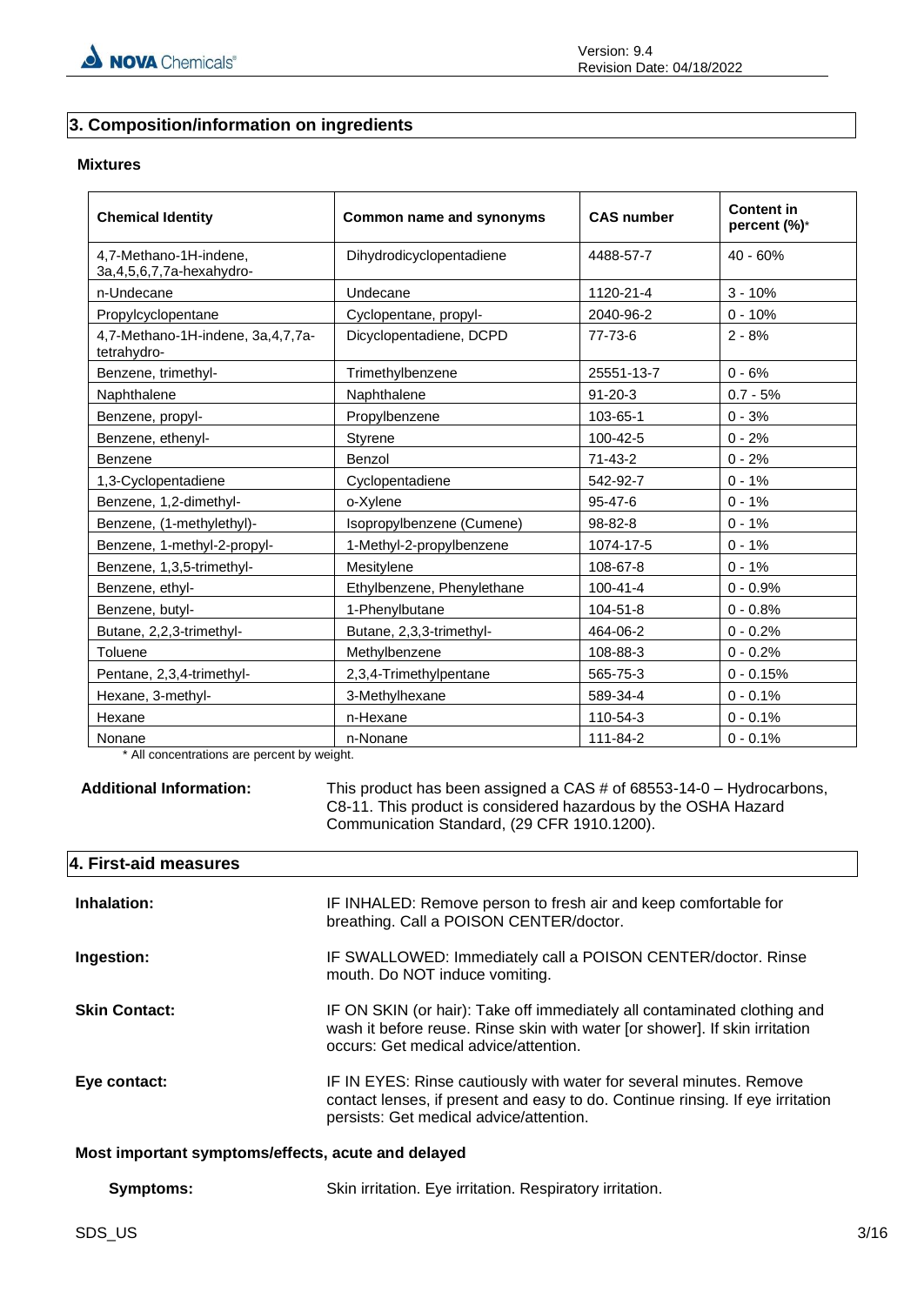#### **Indication of immediate medical attention and special treatment needed**

| Treatment:                                                     | For more detailed medical emergency support information, call 1-800-<br>561-6682 or 1-403-314-8767 (24 hours, NOVA Chemicals Emergency<br>Response). Ensure thorough eye and skin decontamination. Treat<br>unconsciousness, nausea, hypotension, seizures and cardiac<br>arrhythmias in the conventional manner. Aspiration of this product<br>during induced emesis can result in lung injury. If evacuation of<br>stomach contents is considered necessary, use the method least<br>likely to cause aspiration, such as gastric lavage after protecting the<br>airway.                                                                                                                                      |
|----------------------------------------------------------------|----------------------------------------------------------------------------------------------------------------------------------------------------------------------------------------------------------------------------------------------------------------------------------------------------------------------------------------------------------------------------------------------------------------------------------------------------------------------------------------------------------------------------------------------------------------------------------------------------------------------------------------------------------------------------------------------------------------|
| 5. Fire-fighting measures                                      |                                                                                                                                                                                                                                                                                                                                                                                                                                                                                                                                                                                                                                                                                                                |
| <b>General Fire Hazards:</b>                                   | Flammable liquid and vapor. Vapors are heavier than air and may travel to<br>a source of ignition and flash back. If tank, rail car or tank truck is involved<br>in fire, ISOLATE for 800 meters (1/2 mile) in all directions; also, consider<br>initial evacuation for 800 meters (1/2 mile) in all directions. Vapors may<br>form explosive mixture with air. Keep containers away from source of heat<br>or fire. This product may be a static accumulator which can form an<br>ignitable vapor-air mixture in a storage tank.                                                                                                                                                                              |
| Suitable (and unsuitable) extinguishing media                  |                                                                                                                                                                                                                                                                                                                                                                                                                                                                                                                                                                                                                                                                                                                |
| <b>Suitable extinguishing</b><br>media:                        | Use dry chemical, foam, carbon dioxide (CO2), water spray or fog to<br>extinguish. Use water to cool fire-exposed containers and to protect<br>personnel.                                                                                                                                                                                                                                                                                                                                                                                                                                                                                                                                                      |
| <b>Unsuitable extinguishing</b><br>media:                      | Water spray may be an ineffective extinguishing medium, and may actually<br>spread flames.                                                                                                                                                                                                                                                                                                                                                                                                                                                                                                                                                                                                                     |
| Specific hazards arising from<br>the chemical:                 | Upon combustion, this product emits carbon monoxide, carbon dioxide, low<br>molecular weight hydrocarbons.                                                                                                                                                                                                                                                                                                                                                                                                                                                                                                                                                                                                     |
| Special protective equipment and precautions for fire-fighters |                                                                                                                                                                                                                                                                                                                                                                                                                                                                                                                                                                                                                                                                                                                |
| <b>Special fire-fighting</b><br>procedures:                    | Keep upwind. Keep unauthorized personnel away. Move containers from<br>fire area if you can do so without risk. Fight fire from maximum distance or<br>use unmanned holders or monitor nozzles. Immediately withdraw in case of<br>fire and container venting or heat discoloration of a container. Avoid<br>inhaling any smoke and combustion materials. Remove and isolate<br>contaminated clothing and shoes. Cool containers with flooding quantities<br>of water until well after the fire is out. Prevent runoff from fire control or<br>dilution from entering streams, sewers, or drinking water supply. Reference<br>Emergency Response Guidebook No. 128 for additional details and<br>instructions. |
| Special protective equipment<br>for fire-fighters:             | Firefighters must use standard protective equipment including flame<br>retardant coat, helmet with face shield, gloves, rubber boots, and in<br>enclosed spaces, SCBA.                                                                                                                                                                                                                                                                                                                                                                                                                                                                                                                                         |
| 6. Accidental release measures                                 |                                                                                                                                                                                                                                                                                                                                                                                                                                                                                                                                                                                                                                                                                                                |
| <b>Personal precautions,</b>                                   | Isolate area. Keep unauthorized personnel away. Alert stand-by emergency                                                                                                                                                                                                                                                                                                                                                                                                                                                                                                                                                                                                                                       |

| protective equipment and                                           | and fire-fighting personnel. Monitor surrounding area for buildup of                                                                                                                                                                                                                                                                                                                           |
|--------------------------------------------------------------------|------------------------------------------------------------------------------------------------------------------------------------------------------------------------------------------------------------------------------------------------------------------------------------------------------------------------------------------------------------------------------------------------|
| emergency procedures:                                              | flammable concentrations in air.                                                                                                                                                                                                                                                                                                                                                               |
| <b>Methods and material for</b><br>containment and cleaning<br>up: | Wear appropriate personal protective equipment. Do not touch or walk<br>through spilled material. In case of leakage, eliminate all ignition sources.<br>As an immediate precautionary measure, isolate spill or leak area for at<br>least 50 meters (164 feet) in all directions. Keep upwind. Keep out of low<br>areas. Stop leak if safe to do so. Contain discharge by booming on water or |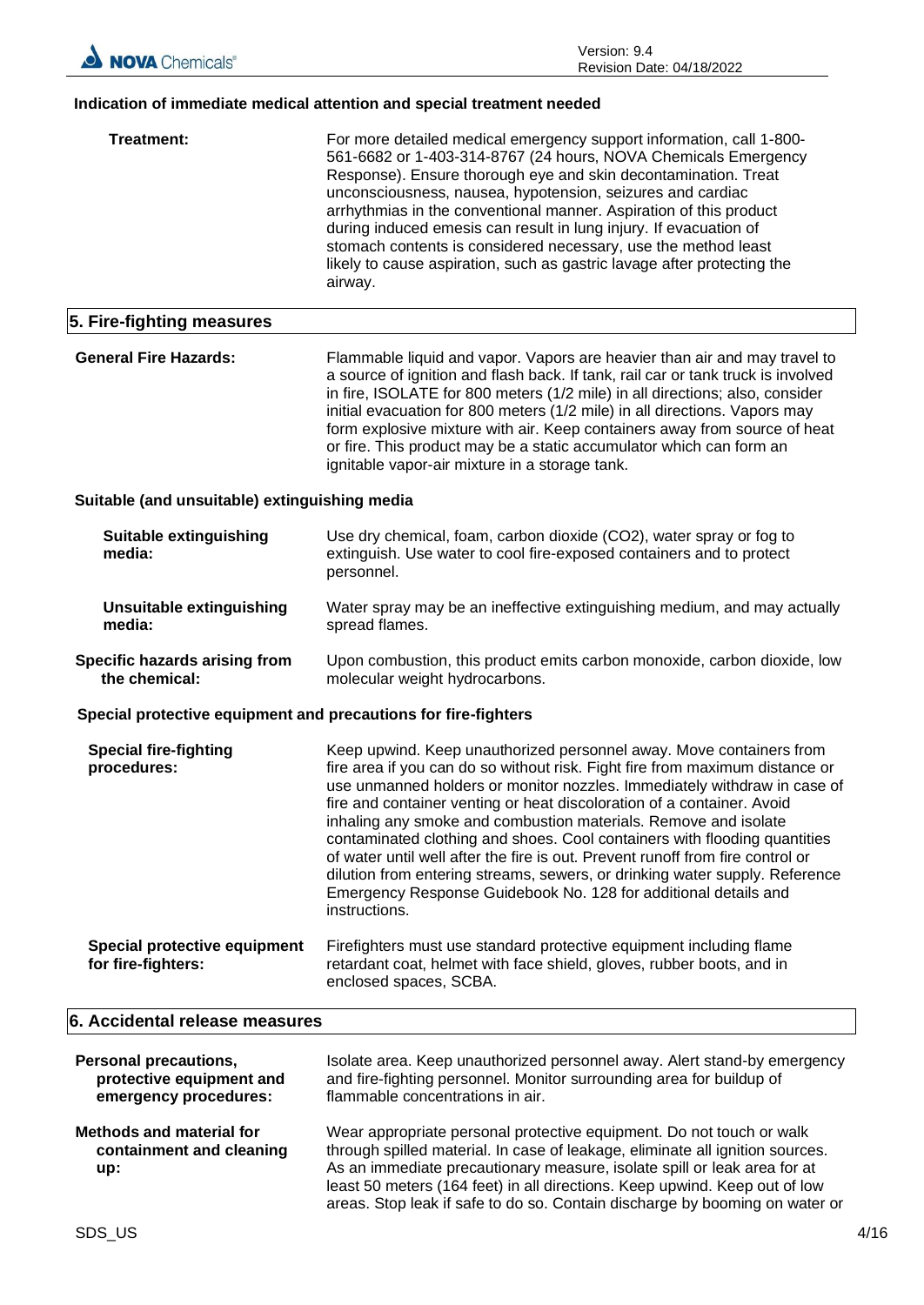

#### **8. Exposure controls/personal protection**

#### **Control Parameters**

#### **Occupational Exposure Limits**

| <b>Chemical Identity</b>                        | Type | <b>Exposure Limit Values</b> | Source                                          |
|-------------------------------------------------|------|------------------------------|-------------------------------------------------|
| 4,7-Methano-1H-indene,<br>3a,4,7,7a-tetrahydro- | STEL | ppm                          | US, ACGIH Threshold Limit Values, as<br>amended |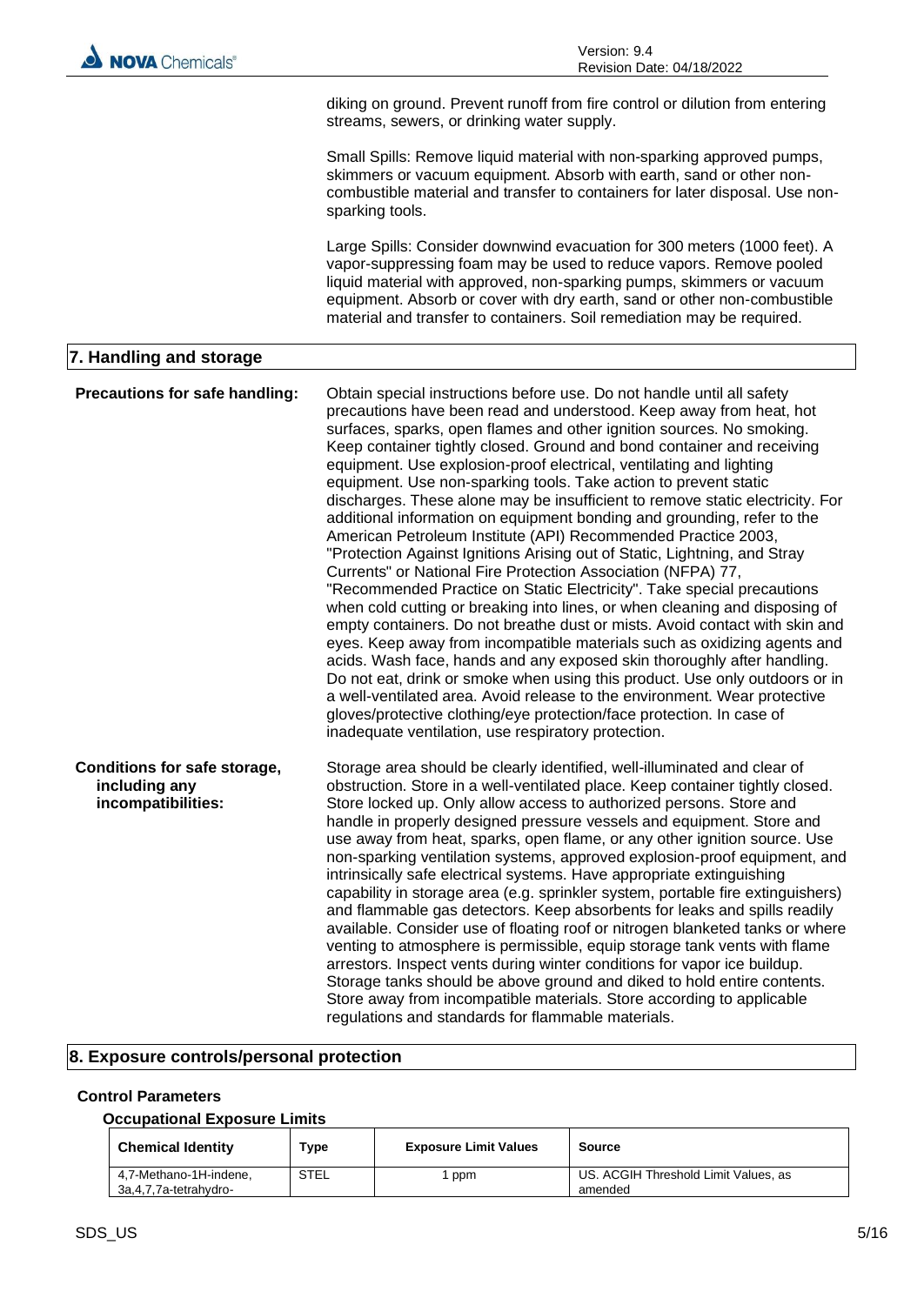

|                     | <b>TWA</b>   | $0.5$ ppm |                      | US. ACGIH Threshold Limit Values, as<br>amended                                     |
|---------------------|--------------|-----------|----------------------|-------------------------------------------------------------------------------------|
|                     | <b>REL</b>   | 5 ppm     | $30 \text{ mg/m}$    | US. NIOSH: Pocket Guide to Chemical<br>Hazards, as amended                          |
|                     | <b>TWA</b>   | 5 ppm     | 30 mg/m3             | US. OSHA Table Z-1-A (29 CFR 1910.1000),<br>as amended                              |
| Benzene, trimethyl- | <b>TWA</b>   | 25 ppm    |                      | US. ACGIH Threshold Limit Values, as<br>amended                                     |
|                     | <b>REL</b>   | 25 ppm    | 125 mg/m3            | US. NIOSH: Pocket Guide to Chemical<br>Hazards, as amended                          |
|                     | <b>TWA</b>   | 25 ppm    | 125 mg/m3            | US. OSHA Table Z-1-A (29 CFR 1910.1000),<br>as amended                              |
| Naphthalene         | <b>TWA</b>   | 10 ppm    |                      | US. ACGIH Threshold Limit Values, as<br>amended                                     |
|                     | <b>REL</b>   | 10 ppm    | 50 mg/m3             | US. NIOSH: Pocket Guide to Chemical<br>Hazards, as amended                          |
|                     | <b>STEL</b>  | 15 ppm    | 75 mg/m3             | US. NIOSH: Pocket Guide to Chemical<br>Hazards, as amended                          |
|                     | <b>IDLH</b>  | 250 ppm   |                      | US. NIOSH. Immediately Dangerous to Life or<br>Health (IDLH) Values, as amended     |
|                     | PEL          | 10 ppm    | $50$ mg/m3           | US. OSHA Table Z-1 Limits for Air<br>Contaminants (29 CFR 1910.1000), as<br>amended |
|                     | <b>TWA</b>   | 10 ppm    | $50 \text{ mg/m}$ 3  | US. OSHA Table Z-1-A (29 CFR 1910.1000),<br>as amended                              |
|                     | <b>STEL</b>  | 15 ppm    | 75 mg/m3             | US. OSHA Table Z-1-A (29 CFR 1910.1000),<br>as amended                              |
| Benzene, ethenyl-   | <b>REL</b>   | 50 ppm    | $215 \text{ mg/m}$   | US. NIOSH: Pocket Guide to Chemical<br>Hazards, as amended                          |
|                     | <b>STEL</b>  | 100 ppm   | $425 \text{ mg/m}$ 3 | US. NIOSH: Pocket Guide to Chemical<br>Hazards, as amended                          |
|                     | <b>TWA</b>   | 50 ppm    | $215 \text{ mg/m}$   | US. OSHA Table Z-1-A (29 CFR 1910.1000),<br>as amended                              |
|                     | <b>STEL</b>  | 100 ppm   | 425 mg/m3            | US. OSHA Table Z-1-A (29 CFR 1910.1000),<br>as amended                              |
|                     | <b>TWA</b>   | 100 ppm   |                      | US. OSHA Table Z-2 (29 CFR 1910.1000), as<br>amended                                |
|                     | Ceiling      | 200 ppm   |                      | US. OSHA Table Z-2 (29 CFR 1910.1000), as<br>amended                                |
|                     | MAX.<br>CONC | 600 ppm   |                      | US. OSHA Table Z-2 (29 CFR 1910.1000), as<br>amended                                |
|                     | <b>IDLH</b>  | 700 ppm   |                      | US. NIOSH. Immediately Dangerous to Life or<br>Health (IDLH) Values, as amended     |
|                     | <b>STEL</b>  | 20 ppm    |                      | US. ACGIH Threshold Limit Values, as<br>amended                                     |
|                     | <b>TWA</b>   | 10 ppm    |                      | US. ACGIH Threshold Limit Values, as<br>amended                                     |
| Benzene             | <b>STEL</b>  | $2.5$ ppm |                      | US. ACGIH Threshold Limit Values, as<br>amended                                     |
|                     | <b>TWA</b>   | $0.5$ ppm |                      | US. ACGIH Threshold Limit Values, as<br>amended                                     |
|                     | <b>REL</b>   | $0.1$ ppm |                      | US. NIOSH: Pocket Guide to Chemical<br>Hazards, as amended                          |
|                     | <b>STEL</b>  | 1 ppm     |                      | US. NIOSH: Pocket Guide to Chemical<br>Hazards, as amended                          |
|                     | <b>IDLH</b>  | 500 ppm   |                      | US. NIOSH. Immediately Dangerous to Life or<br>Health (IDLH) Values, as amended     |
|                     | <b>TWA</b>   | 1 ppm     |                      | US. OSHA Specifically Regulated Substances<br>(29 CFR 1910.1001-1053), as amended   |
|                     | <b>STEL</b>  | 5 ppm     |                      | US. OSHA Specifically Regulated Substances<br>(29 CFR 1910.1001-1053), as amended   |
|                     | OSHA_AC<br>т | $0.5$ ppm |                      | US. OSHA Specifically Regulated Substances<br>(29 CFR 1910.1001-1053), as amended   |
|                     | <b>TWA</b>   | 1 ppm     |                      | US. OSHA Table Z-1-A (29 CFR 1910.1000),<br>as amended                              |
|                     | <b>STEL</b>  | 5 ppm     |                      | US. OSHA Table Z-1-A (29 CFR 1910.1000),<br>as amended                              |
|                     | Ceiling      | 25 ppm    |                      | US. OSHA Table Z-2 (29 CFR 1910.1000), as<br>amended                                |
|                     | <b>TWA</b>   | 10 ppm    |                      | US. OSHA Table Z-2 (29 CFR 1910.1000), as<br>amended                                |
|                     | MAX.<br>CONC | 50 ppm    |                      | US. OSHA Table Z-2 (29 CFR 1910.1000), as<br>amended                                |
| 1,3-Cyclopentadiene | <b>STEL</b>  | 1 ppm     |                      | US. ACGIH Threshold Limit Values, as<br>amended                                     |
|                     | <b>TWA</b>   | $0.5$ ppm |                      | US. ACGIH Threshold Limit Values, as<br>amended                                     |
|                     |              |           |                      |                                                                                     |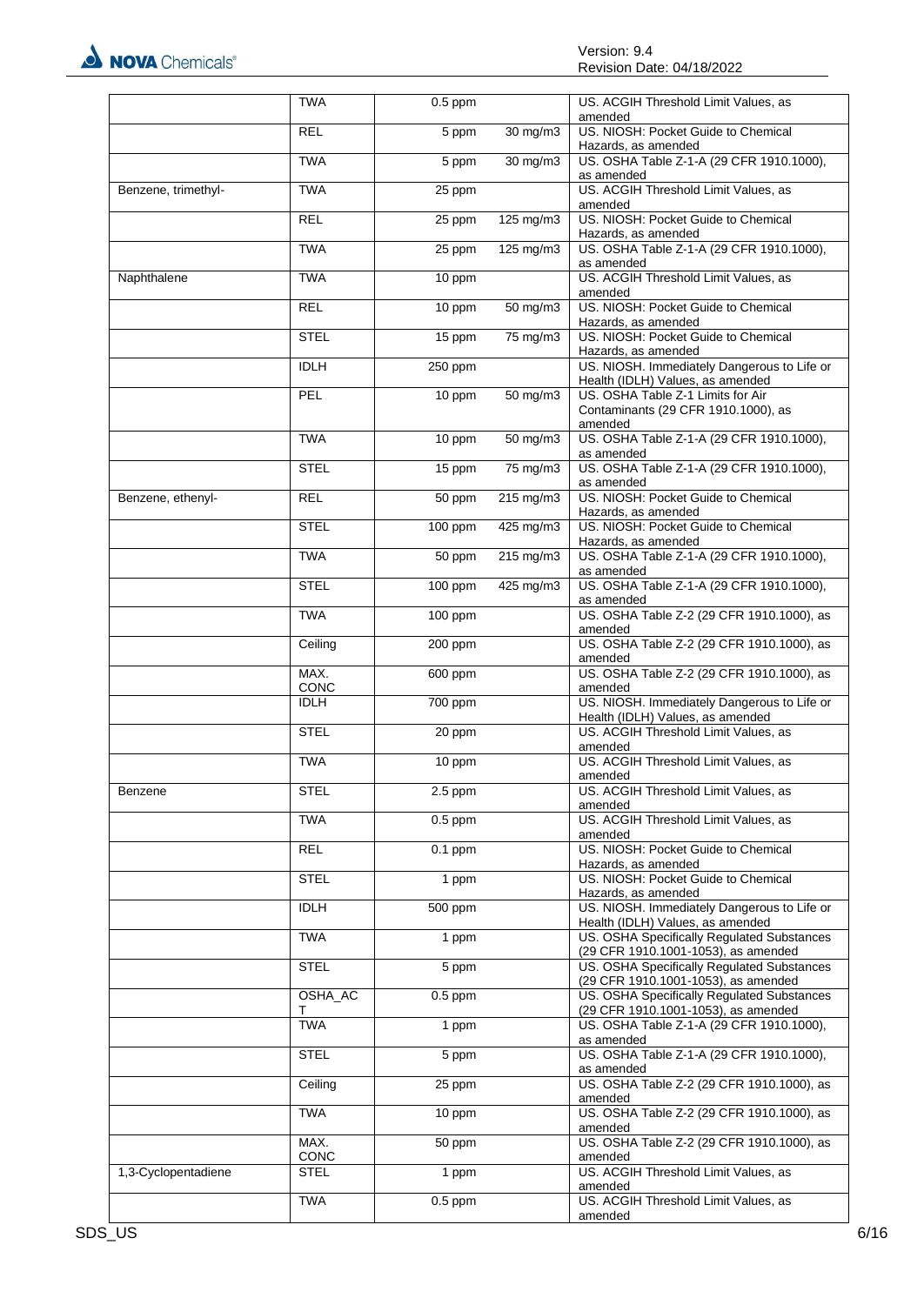

|                           | <b>REL</b>  | 75 ppm    | $200 \text{ mg/m}$ | US. NIOSH: Pocket Guide to Chemical<br>Hazards, as amended                          |
|---------------------------|-------------|-----------|--------------------|-------------------------------------------------------------------------------------|
|                           | <b>IDLH</b> | 750 ppm   |                    | US. NIOSH. Immediately Dangerous to Life or<br>Health (IDLH) Values, as amended     |
|                           | PEL         | 75 ppm    | 200 mg/m3          | US. OSHA Table Z-1 Limits for Air<br>Contaminants (29 CFR 1910.1000), as<br>amended |
|                           | <b>TWA</b>  | 75 ppm    | 200 mg/m3          | US. OSHA Table Z-1-A (29 CFR 1910.1000),<br>as amended                              |
| Benzene, 1,2-dimethyl-    | <b>STEL</b> | 150 ppm   |                    | US. ACGIH Threshold Limit Values, as<br>amended                                     |
|                           | <b>TWA</b>  | 100 ppm   |                    | US. ACGIH Threshold Limit Values, as<br>amended                                     |
|                           | <b>REL</b>  | 100 ppm   | $435 \text{ mg/m}$ | US. NIOSH: Pocket Guide to Chemical<br>Hazards, as amended                          |
|                           | <b>STEL</b> | 150 ppm   | 655 mg/m3          | US. NIOSH: Pocket Guide to Chemical<br>Hazards, as amended                          |
|                           | <b>IDLH</b> | 900 ppm   |                    | US. NIOSH. Immediately Dangerous to Life or<br>Health (IDLH) Values, as amended     |
|                           | PEL         | 100 ppm   | $435 \text{ mg/m}$ | US. OSHA Table Z-1 Limits for Air<br>Contaminants (29 CFR 1910.1000), as<br>amended |
|                           | <b>STEL</b> | 150 ppm   | 655 mg/m3          | US. OSHA Table Z-1-A (29 CFR 1910.1000),<br>as amended                              |
|                           | <b>TWA</b>  | 100 ppm   | 435 mg/m3          | US. OSHA Table Z-1-A (29 CFR 1910.1000),<br>as amended                              |
| Benzene, (1-methylethyl)- | <b>REL</b>  | 50 ppm    | 245 mg/m3          | US. NIOSH: Pocket Guide to Chemical<br>Hazards, as amended                          |
|                           | PEL         | 50 ppm    | 245 mg/m3          | US. OSHA Table Z-1 Limits for Air<br>Contaminants (29 CFR 1910.1000), as<br>amended |
|                           | <b>TWA</b>  | 50 ppm    | 245 mg/m3          | US. OSHA Table Z-1-A (29 CFR 1910.1000),<br>as amended                              |
|                           | <b>IDLH</b> | 900 ppm   |                    | US. NIOSH. Immediately Dangerous to Life or<br>Health (IDLH) Values, as amended     |
|                           | <b>TWA</b>  | 5 ppm     |                    | US. ACGIH Threshold Limit Values, as<br>amended                                     |
| Benzene, 1,3,5-trimethyl- | <b>TWA</b>  | 25 ppm    |                    | US. ACGIH Threshold Limit Values, as<br>amended                                     |
|                           | <b>TWA</b>  | 25 ppm    | 125 mg/m3          | US. OSHA Table Z-1-A (29 CFR 1910.1000),<br>as amended                              |
|                           | <b>REL</b>  | 25 ppm    | 125 mg/m3          | US. NIOSH: Pocket Guide to Chemical<br>Hazards, as amended                          |
|                           | <b>TWA</b>  | 10 ppm    |                    | US. ACGIH Notice of Intended Changes (NIC)<br>to Threshold Limit Values, as amended |
| Benzene, ethyl-           | <b>TWA</b>  | 20 ppm    |                    | US. ACGIH Threshold Limit Values, as<br>amended                                     |
|                           | <b>REL</b>  | 100 ppm   | 435 mg/m3          | US. NIOSH: Pocket Guide to Chemical<br>Hazards, as amended                          |
|                           | <b>STEL</b> | $125$ ppm | 545 mg/m3          | US. NIOSH: Pocket Guide to Chemical<br>Hazards, as amended                          |
|                           | <b>IDLH</b> | 800 ppm   |                    | US. NIOSH. Immediately Dangerous to Life or<br>Health (IDLH) Values, as amended     |
|                           | PEL         | 100 ppm   | 435 mg/m3          | US. OSHA Table Z-1 Limits for Air<br>Contaminants (29 CFR 1910.1000), as<br>amended |
|                           | <b>TWA</b>  | 100 ppm   | 435 mg/m3          | US. OSHA Table Z-1-A (29 CFR 1910.1000),<br>as amended                              |
|                           | <b>STEL</b> | $125$ ppm | 545 mg/m3          | US. OSHA Table Z-1-A (29 CFR 1910.1000),<br>as amended                              |
| Butane, 2,2,3-trimethyl-  | <b>STEL</b> | 500 ppm   |                    | US. ACGIH Threshold Limit Values, as<br>amended                                     |
|                           | <b>TWA</b>  | 400 ppm   |                    | US. ACGIH Threshold Limit Values, as<br>amended                                     |
|                           | <b>TWA</b>  | 400 ppm   | 1,600 mg/m3        | US. OSHA Table Z-1-A (29 CFR 1910.1000),<br>as amended                              |
|                           | <b>STEL</b> | 500 ppm   | $2,000$ mg/m3      | US. OSHA Table Z-1-A (29 CFR 1910.1000),<br>as amended                              |
| Toluene                   | <b>TWA</b>  | 20 ppm    |                    | US. ACGIH Threshold Limit Values, as<br>amended                                     |
|                           | <b>STEL</b> | 150 ppm   | 560 mg/m3          | US. NIOSH: Pocket Guide to Chemical<br>Hazards, as amended                          |
|                           | <b>REL</b>  | 100 ppm   | 375 mg/m3          | US. NIOSH: Pocket Guide to Chemical<br>Hazards, as amended                          |
|                           | <b>IDLH</b> | 500 ppm   |                    | US. NIOSH. Immediately Dangerous to Life or<br>Health (IDLH) Values, as amended     |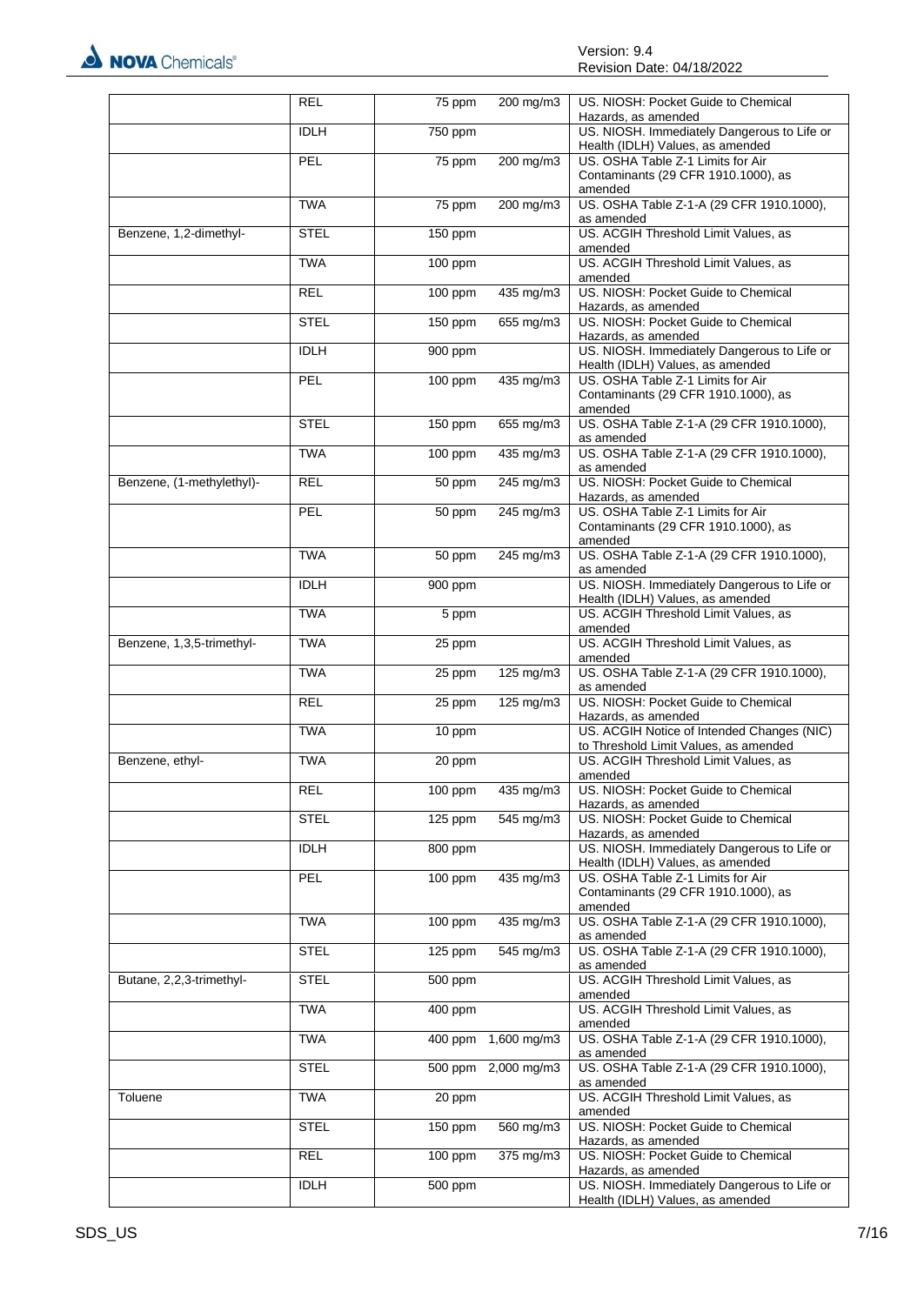

|                           | <b>STEL</b>  | 150 ppm   | 560 mg/m3           | US. OSHA Table Z-1-A (29 CFR 1910.1000),<br>as amended                              |
|---------------------------|--------------|-----------|---------------------|-------------------------------------------------------------------------------------|
|                           | <b>TWA</b>   | 100 ppm   | 375 mg/m3           | US. OSHA Table Z-1-A (29 CFR 1910.1000),<br>as amended                              |
|                           | <b>TWA</b>   | 200 ppm   |                     | US. OSHA Table Z-2 (29 CFR 1910.1000), as<br>amended                                |
|                           | MAX.<br>CONC | 500 ppm   |                     | US. OSHA Table Z-2 (29 CFR 1910.1000), as<br>amended                                |
|                           | Ceiling      | 300 ppm   |                     | US. OSHA Table Z-2 (29 CFR 1910.1000), as<br>amended                                |
| Pentane, 2,3,4-trimethyl- | Ceil_Time    |           | 385 ppm 1,800 mg/m3 | US. NIOSH: Pocket Guide to Chemical<br>Hazards, as amended                          |
|                           | <b>REL</b>   | 75 ppm    | 350 mg/m3           | US. NIOSH: Pocket Guide to Chemical<br>Hazards, as amended                          |
|                           | <b>PEL</b>   |           | 500 ppm 2,350 mg/m3 | US. OSHA Table Z-1 Limits for Air<br>Contaminants (29 CFR 1910.1000), as<br>amended |
|                           | <b>TWA</b>   |           | 300 ppm 1,450 mg/m3 | US. OSHA Table Z-1-A (29 CFR 1910.1000),<br>as amended                              |
|                           | <b>STEL</b>  |           | 375 ppm 1,800 mg/m3 | US. OSHA Table Z-1-A (29 CFR 1910.1000),<br>as amended                              |
|                           | <b>TWA</b>   | 300 ppm   |                     | US. ACGIH Threshold Limit Values, as<br>amended                                     |
|                           | <b>IDLH</b>  | 1,000 ppm |                     | US. NIOSH. Immediately Dangerous to Life or<br>Health (IDLH) Values, as amended     |
| Hexane, 3-methyl-         | <b>TWA</b>   |           | 400 ppm 1,600 mg/m3 | US. OSHA Table Z-1-A (29 CFR 1910.1000),<br>as amended                              |
|                           | <b>STEL</b>  |           | 500 ppm 2,000 mg/m3 | US. OSHA Table Z-1-A (29 CFR 1910.1000),<br>as amended                              |
|                           | <b>TWA</b>   | 400 ppm   |                     | US. ACGIH Threshold Limit Values, as<br>amended                                     |
|                           | <b>STEL</b>  | 500 ppm   |                     | US. ACGIH Threshold Limit Values, as<br>amended                                     |
| Hexane                    | <b>TWA</b>   | 50 ppm    |                     | US. ACGIH Threshold Limit Values, as<br>amended                                     |
|                           | <b>REL</b>   | 50 ppm    | 180 mg/m3           | US. NIOSH: Pocket Guide to Chemical<br>Hazards, as amended                          |
|                           | <b>IDLH</b>  | 1,100 ppm |                     | US. NIOSH. Immediately Dangerous to Life or<br>Health (IDLH) Values, as amended     |
|                           | PEL          |           | 500 ppm 1,800 mg/m3 | US. OSHA Table Z-1 Limits for Air<br>Contaminants (29 CFR 1910.1000), as<br>amended |
|                           | <b>TWA</b>   | 50 ppm    | 180 mg/m3           | US. OSHA Table Z-1-A (29 CFR 1910.1000),<br>as amended                              |
| Nonane                    | <b>REL</b>   | 200 ppm   | $1,050$ mg/m3       | US. NIOSH: Pocket Guide to Chemical<br>Hazards, as amended                          |
|                           | <b>TWA</b>   |           | 200 ppm 1,050 mg/m3 | US. OSHA Table Z-1-A (29 CFR 1910.1000),<br>as amended                              |
|                           | <b>TWA</b>   | 200 ppm   |                     | US. ACGIH Threshold Limit Values, as<br>amended                                     |

#### **Biological Limit Values**

| <b>Chemical Identity</b>                                                                               | <b>Exposure Limit Values</b>       | Source           |
|--------------------------------------------------------------------------------------------------------|------------------------------------|------------------|
| Benzene, ethenyl- (Mandelic<br>acid plus phenylglyoxylic<br>acid: Sampling time: End of<br>shift.)     | 400 mg/g (Creatinine in urine)     | <b>ACGIH BEI</b> |
| Benzene, ethenyl- (styrene:<br>Sampling time: End of shift.)                                           | 40 µg/l (Urine)                    | <b>ACGIH BEI</b> |
| Benzene (S-<br>Phenylmercapturic acid:<br>Sampling time: End of shift.)                                | $25 \mu g/g$ (Creatinine in urine) | <b>ACGIH BEI</b> |
| Benzene (t,t-Muconic acid:<br>Sampling time: End of shift.)                                            | 500 µg/g (Creatinine in urine)     | <b>ACGIH BEI</b> |
| Benzene, 1,2-dimethyl-<br>(Methylhippuric acids:<br>Sampling time: End of shift.)                      | 1.5 g/g (Creatinine in urine)      | <b>ACGIH BEI</b> |
| Benzene, ethyl- (Sum of<br>mandelic acid and<br>phenylglyoxylic acid:<br>Sampling time: End of shift.) | 0.15 g/g (Creatinine in urine)     | <b>ACGIH BEI</b> |
| Toluene (toluene: Sampling<br>time: Prior to last shift of work<br>week.)                              | $0.02$ mg/l (Blood)                | <b>ACGIH BEI</b> |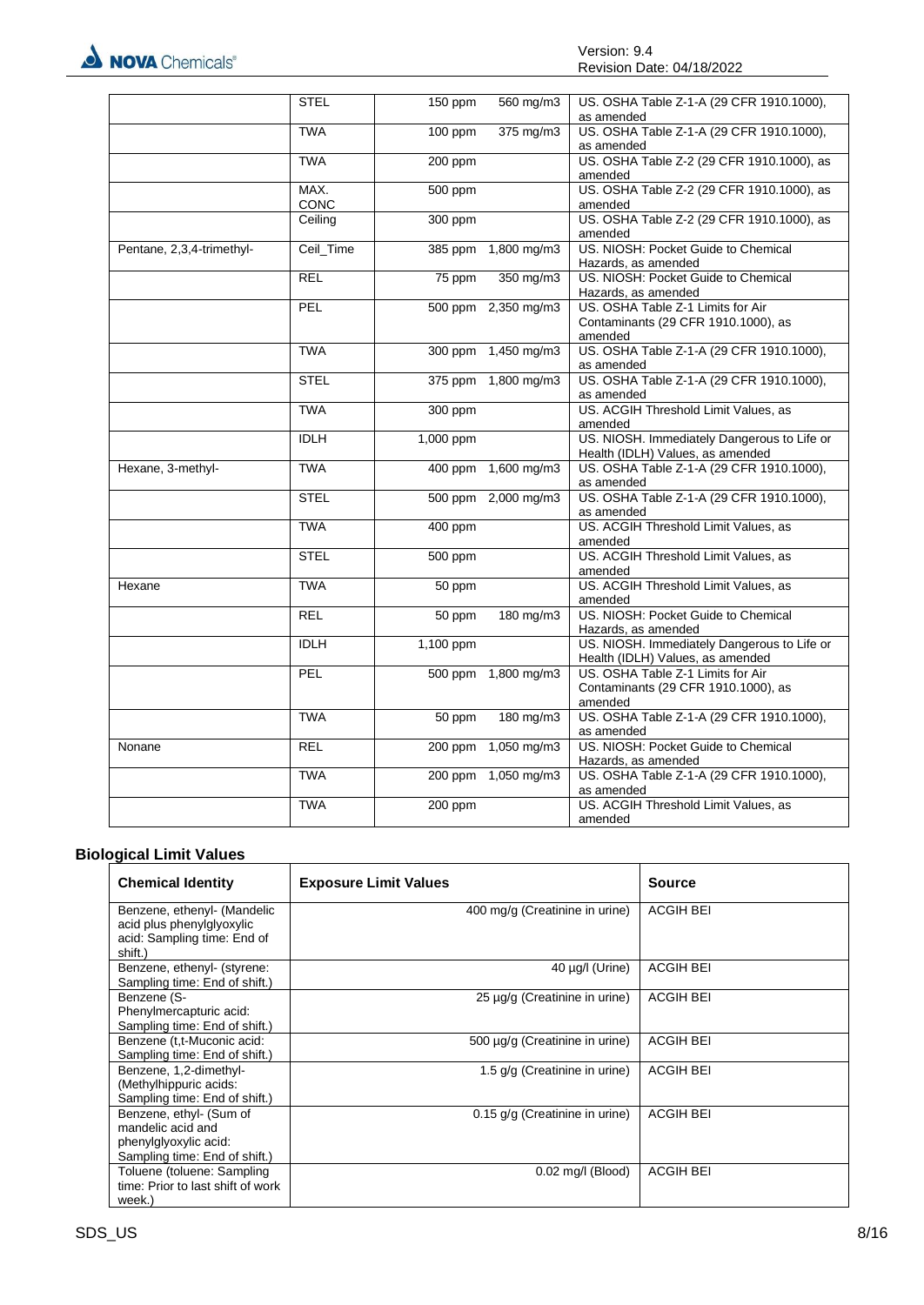

| Toluene (o-Cresol, with       | 0.3 mg/g (Creatinine in urine) | <b>ACGIH BEI</b> |
|-------------------------------|--------------------------------|------------------|
| hydrolysis: Sampling time:    |                                |                  |
| End of shift.)                |                                |                  |
| Toluene (toluene: Sampling    | $0.03$ mg/l (Urine)            | ACGIH BEI        |
| time: End of shift.)          |                                |                  |
| Benzene, 1,3-dimethyl-        | 1.5 g/g (Creatinine in urine)  | ACGIH BEI        |
| (Methylhippuric acids:        |                                |                  |
| Sampling time: End of shift.) |                                |                  |
| Hexane (2,5-Hexanedion,       | $0.5$ mg/l (Urine)             | <b>ACGIH BEI</b> |
| without hydrolysis: Sampling  |                                |                  |
| time: End of shift.)          |                                |                  |

#### **Exposure guidelines**

| <b>Chemical Identity</b> | <b>Notations</b>               | Source                                          |
|--------------------------|--------------------------------|-------------------------------------------------|
| Naphthalene              | Danger of cutaneous absorption | US. ACGIH Threshold Limit Values, as<br>amended |
| Benzene                  | Danger of cutaneous absorption | US. ACGIH Threshold Limit Values, as<br>amended |
| Hexane                   | Danger of cutaneous absorption | US. ACGIH Threshold Limit Values, as<br>amended |

**Appropriate Engineering Controls** Engineering methods to reduce hazardous exposure are preferred controls. Methods include mechanical ventilation (dilution and local exhaust) process or personal enclosure, remote and automated operation, control of process conditions, leak detection and repair systems, and other process modifications. Ensure all exhaust ventilation systems are discharged to outdoors, away from air intakes and ignition sources. Supply sufficient replacement air to make up for air removed by exhaust systems. Administrative (procedure) controls and use of personal protective equipment may also be required.

#### **Individual protection measures, such as personal protective equipment**

| <b>General information:</b> | Personal protective equipment (PPE) should not be considered a long-term<br>solution to exposure control. Employer programs to properly select, fit,<br>maintain and train employees to use equipment must accompany PPE.<br>Consult a competent industrial hygiene resource, the PPE manufacturer's<br>recommendation, and/or applicable regulations to determine hazard<br>potential and ensure adequate protection. |
|-----------------------------|------------------------------------------------------------------------------------------------------------------------------------------------------------------------------------------------------------------------------------------------------------------------------------------------------------------------------------------------------------------------------------------------------------------------|
|                             |                                                                                                                                                                                                                                                                                                                                                                                                                        |

**Eye/face protection:** Safety glasses. Chemical goggles are recommended if splashing is possible or to prevent eye irritation from vapors.

**Skin Protection Hand Protection:** Chemical resistant gloves.

**Skin and Body Protection:** Wear appropriate clothing to prevent any possibility of skin contact. Wear work clothes with long sleeves and pants. If splashing or contact with liquid material is possible, consider the need for an impervious overcoat. Fire resistant (i.e., Nomex) or natural fiber clothing (i.e., cotton or wool) is recommended. Synthetic clothing can generate static electricity and is not recommended where a flammable vapor release may occur. Wear chemical-resistant safety footwear with good traction to prevent slipping. Static Dissipative (SD) rated footwear is also recommended.

**Respiratory Protection:** Appropriate NIOSH approved air-purifying respirator or self-contained breathing apparatus should be used. Air supplied breathing apparatus must be used when oxygen concentrations are low or if airborne concentrations exceed the limits of the air-purifying respirators.

**Hygiene measures:** Use effective control measures and PPE to maintain worker exposure to concentrations that are below these limits. Ensure that eyewash stations and safety showers are in close proximity to work locations.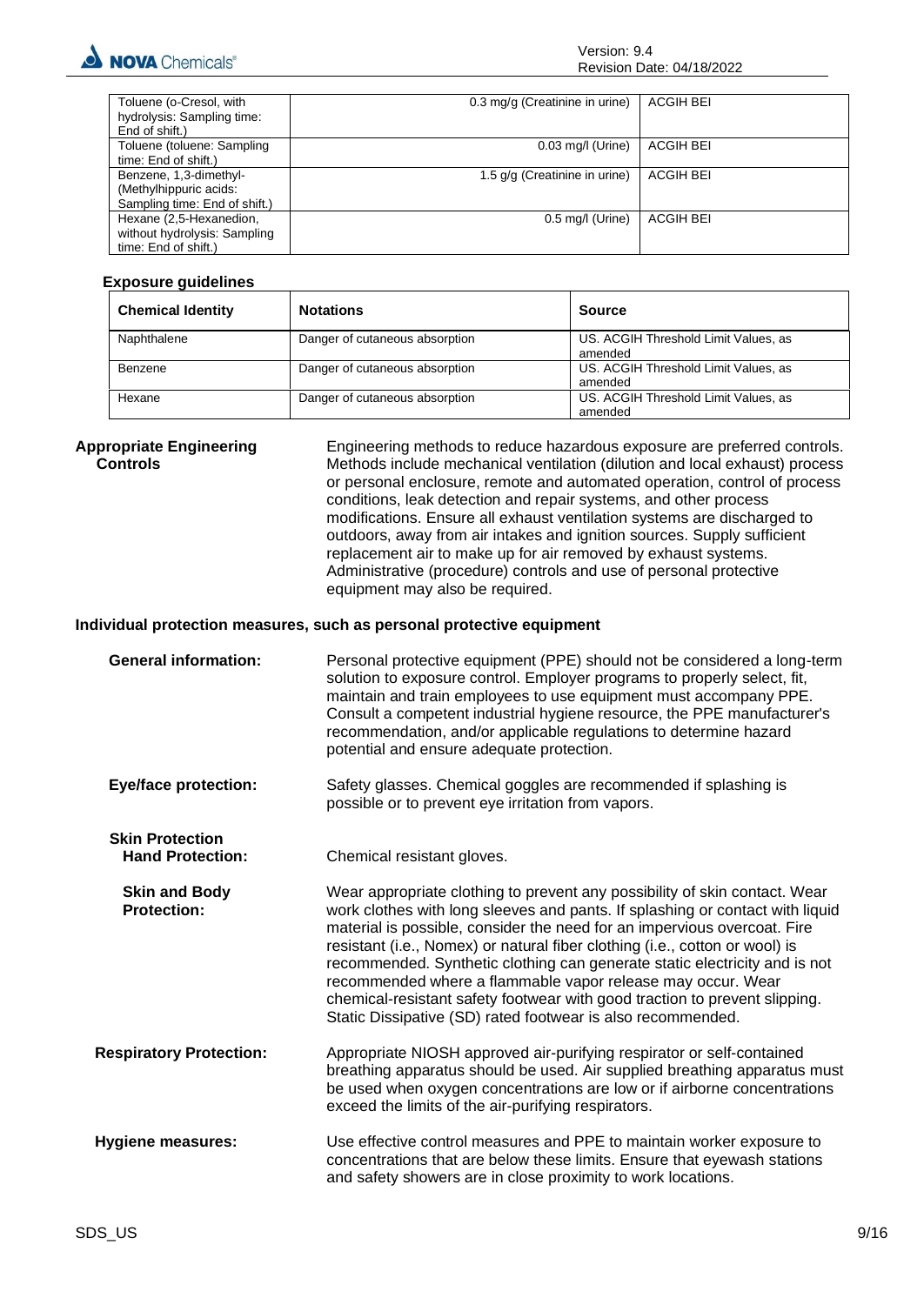

#### **9. Physical and chemical properties**

| Appearance                                            |                                                           |
|-------------------------------------------------------|-----------------------------------------------------------|
| <b>Physical state:</b>                                | liquid                                                    |
| Form:                                                 | liquid                                                    |
| Color:                                                | Amber                                                     |
| Odor:                                                 | Aromatic                                                  |
| <b>Odor Threshold:</b>                                | No data available.                                        |
| pH:                                                   | not applicable                                            |
| <b>Melting point/freezing point:</b>                  | $<$ -60 °C (< -76 °F)                                     |
| Initial boiling point and boiling range:              | 75 - 225 °C (167 - 437 °F)                                |
| <b>Flash Point:</b>                                   | 39 - 57 °C (102 - 135 °F)                                 |
| <b>Evaporation rate:</b>                              | No data available.                                        |
| Flammability (solid, gas):                            | not applicable                                            |
| Upper/lower limit on flammability or explosive limits |                                                           |
| Flammability Limit - Upper (%):                       | 7 - 12 %(V) (estimated)                                   |
| Flammability Limit - Lower (%):                       | 1 %(V) (estimated)                                        |
| Vapor pressure:                                       | 0.4 - 10.0 kPa (37.8 °C (100.0 °F)) (Reid Vapor Pressure) |
| Vapor density:                                        | $3.5$ (Air=1)                                             |
| Density:                                              | 900 - 980 kg/m3                                           |
| <b>Relative density:</b>                              | $0.90 - 0.98$ (Water=1)                                   |
| Solubility(ies)                                       |                                                           |
| <b>Solubility in water:</b>                           | negligible solubility                                     |
| Solubility (other):                                   | No data available.                                        |
| Partition coefficient (n-octanol/water):              | No data available.                                        |
| Auto-ignition temperature:                            | 425 °C (797 °F)                                           |
| <b>Decomposition temperature:</b>                     | No data available.                                        |
| <b>Viscosity:</b>                                     | 2.5 - 3 mm2/s (40 °C (104 °F)), estimated                 |

#### **10. Stability and reactivity**

| <b>Reactivity:</b>                                 | Contact with incompatible materials. Sources of ignition. Exposure to heat.                                                                                                                                                                   |
|----------------------------------------------------|-----------------------------------------------------------------------------------------------------------------------------------------------------------------------------------------------------------------------------------------------|
| <b>Chemical Stability:</b>                         | Stable under normal storage conditions. Some components of the product<br>become unstable at elevated temperatures and pressures. Antioxidant No.<br>22 is added to reduce 'gum' formation. Product is not sensitive to<br>mechanical impact. |
| <b>Possibility of hazardous</b><br>reactions:      | No data available.                                                                                                                                                                                                                            |
| Conditions to avoid:                               | Contact with incompatible materials. Sources of ignition. Exposure to heat.                                                                                                                                                                   |
| <b>Incompatible Materials:</b>                     | Oxidizing agents, acids.                                                                                                                                                                                                                      |
| <b>Hazardous Decomposition</b><br><b>Products:</b> | Upon decomposition, this product emits carbon monoxide, carbon dioxide,<br>low molecular weight hydrocarbons.                                                                                                                                 |

**11. Toxicological information**

#### **Information on likely routes of exposure**

**Inhalation:** Toxic if inhaled. Excessive inhalation may result in heartbeat irregularities, blood disorders and possibly cancer. Minute amounts aspirated into the lungs during ingestion or vomiting may cause severe pulmonary injury.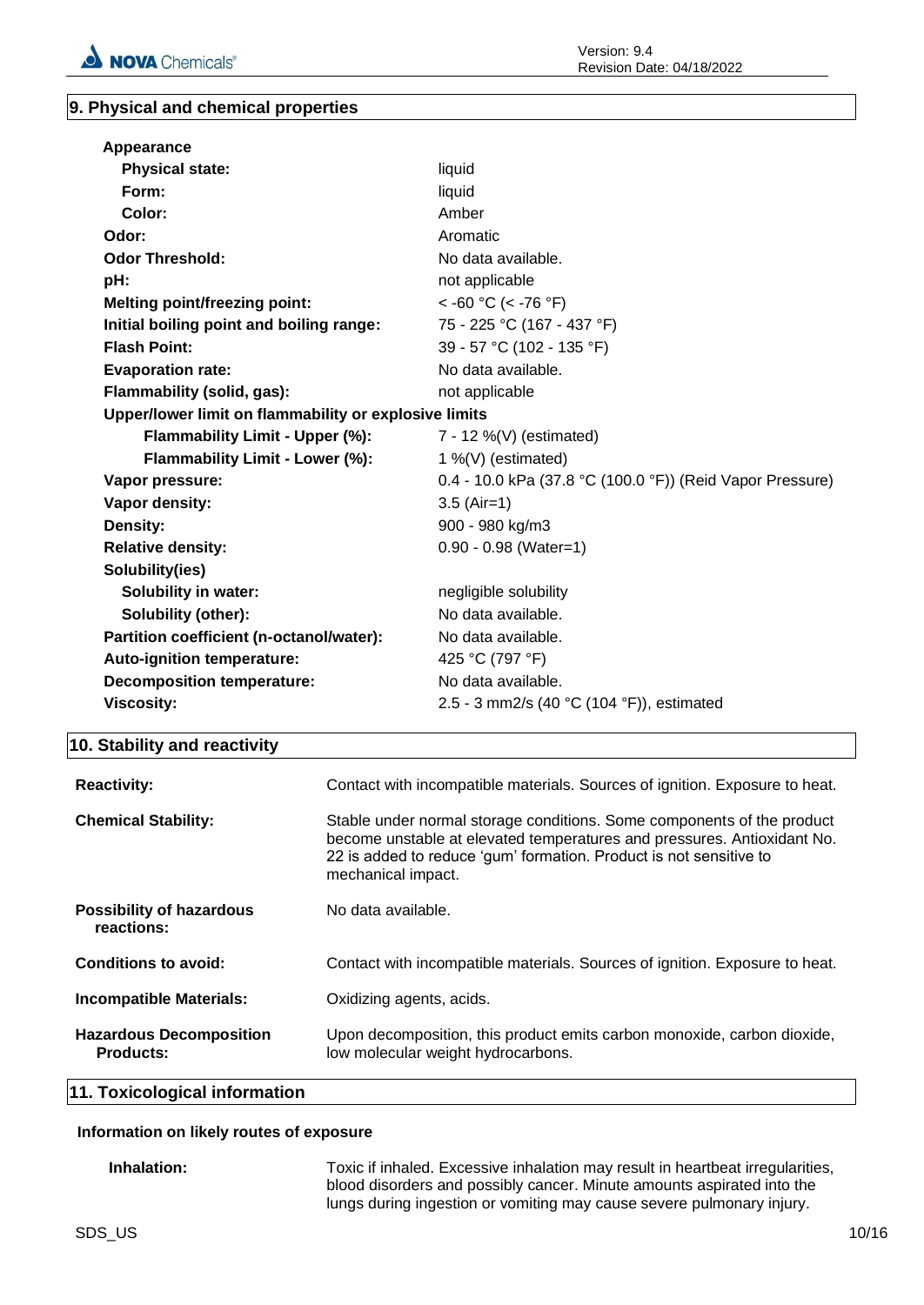| Ingestion:                                                                      | Harmful if swallowed. Minute amounts aspirated into the lungs during<br>ingestion or vomiting may cause severe pulmonary injury. Ingestion of this<br>product may result in vomiting, nausea and abdominal pain. Ingestion may<br>also cause blood disorders.                                            |  |
|---------------------------------------------------------------------------------|----------------------------------------------------------------------------------------------------------------------------------------------------------------------------------------------------------------------------------------------------------------------------------------------------------|--|
| <b>Skin Contact:</b>                                                            | Causes skin irritation.                                                                                                                                                                                                                                                                                  |  |
| Eye contact:                                                                    | Causes serious eye irritation.                                                                                                                                                                                                                                                                           |  |
|                                                                                 | Symptoms related to the physical, chemical and toxicological characteristics                                                                                                                                                                                                                             |  |
| Inhalation:                                                                     | Heartbeat irregularities, blood disorders, cancer, respiratory irritation.                                                                                                                                                                                                                               |  |
| Ingestion:                                                                      | Vomiting, nausea and abdominal pain.                                                                                                                                                                                                                                                                     |  |
| <b>Skin Contact:</b>                                                            | Skin irritation.                                                                                                                                                                                                                                                                                         |  |
| Eye contact:                                                                    | Eye irritation.                                                                                                                                                                                                                                                                                          |  |
| Information on toxicological effects                                            |                                                                                                                                                                                                                                                                                                          |  |
| Acute toxicity (list all possible routes of exposure)                           |                                                                                                                                                                                                                                                                                                          |  |
| Oral<br><b>Product:</b>                                                         | ATEmix: 592.22 mg/kg                                                                                                                                                                                                                                                                                     |  |
| Dermal<br><b>Product:</b>                                                       | Not classified for acute toxicity based on available data.                                                                                                                                                                                                                                               |  |
| <b>Inhalation</b><br><b>Product:</b>                                            | ATEmix: 5.48 mg/l Vapor                                                                                                                                                                                                                                                                                  |  |
| <b>Repeated dose toxicity</b><br><b>Product:</b>                                | No data available.                                                                                                                                                                                                                                                                                       |  |
| <b>Components:</b><br>Benzene                                                   | LOAEL (Rat, Oral): 25 mg/kg (Target Organ(s): Blood)<br>LOAEL (Rat, Inhalation - vapor): 0.958 mg/l (Target Organ(s): Blood)<br>LOAEL (Human, Inhalation - vapor): 0.0018 mg/l (Target Organ(s): Blood)                                                                                                  |  |
| <b>Skin Corrosion/Irritation</b><br><b>Product:</b>                             | Causes skin irritation.                                                                                                                                                                                                                                                                                  |  |
| <b>Serious Eye Damage/Eye Irritation</b><br><b>Product:</b>                     | Causes serious eye irritation.                                                                                                                                                                                                                                                                           |  |
| <b>Respiratory or Skin Sensitization</b><br>Product:                            | No data available.                                                                                                                                                                                                                                                                                       |  |
| <b>Components:</b><br>4,7-Methano-1H-<br>indene, 3a, 4, 7, 7a-<br>tetrahydro-   | Skin sensitization, Draize (Guinea Pig): Not a skin sensitizer.                                                                                                                                                                                                                                          |  |
| Carcinogenicity<br><b>Product:</b>                                              | May cause cancer.                                                                                                                                                                                                                                                                                        |  |
| Naphthalene<br>Benzene, ethenyl-<br><b>Benzene</b><br>Benzene, (1-methylethyl)- | IARC Monographs on the Evaluation of Carcinogenic Risks to Humans:<br>Overall evaluation: 2B. Possibly carcinogenic to humans.<br>Overall evaluation: 2A. Probably carcinogenic to humans.<br>Overall evaluation: 1. Carcinogenic to humans.<br>Overall evaluation: 2B. Possibly carcinogenic to humans. |  |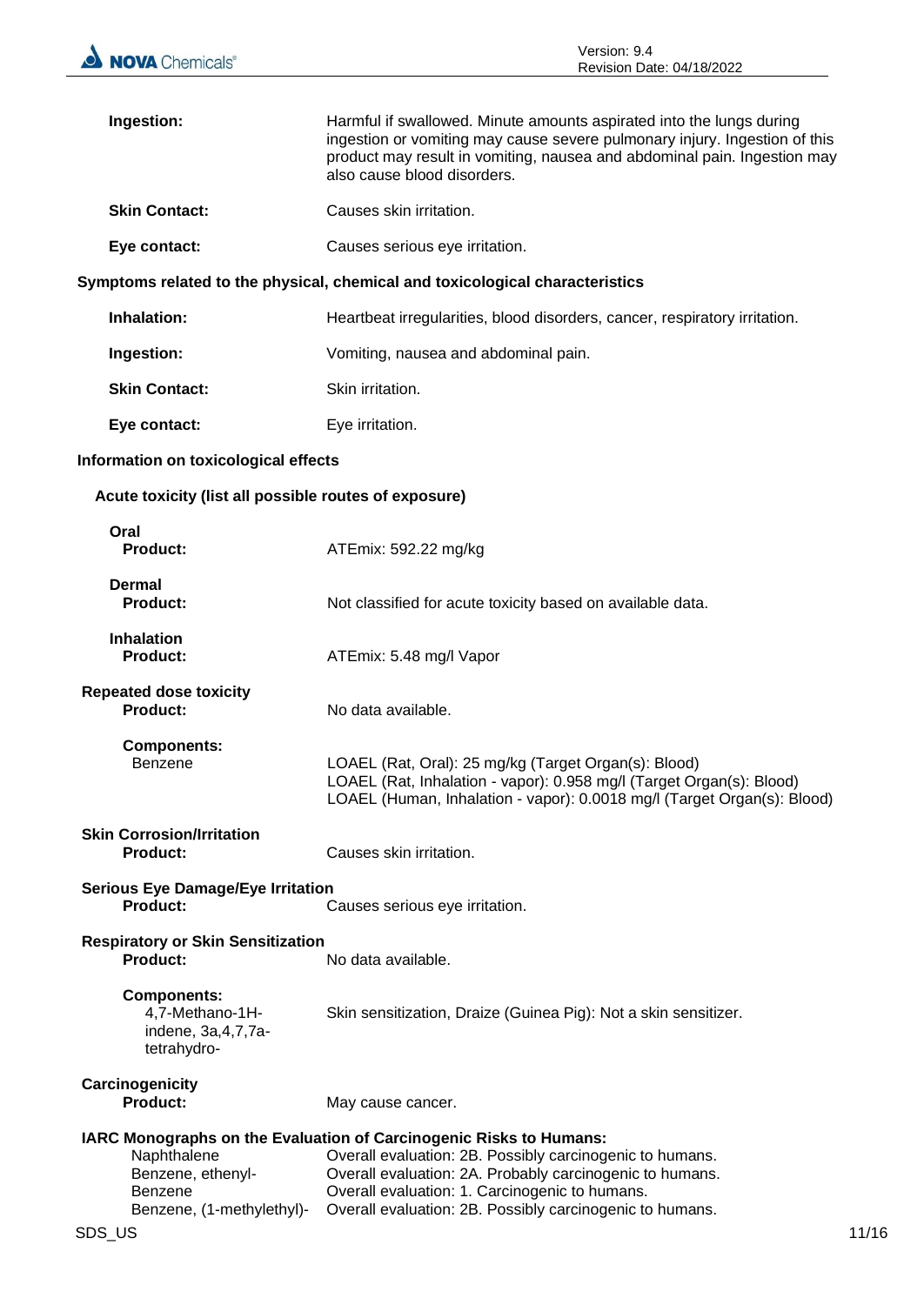| Benzene, ethyl-                                                                                                                          | Overall evaluation: 2B. Possibly carcinogenic to humans.                                                                                                                                  |  |
|------------------------------------------------------------------------------------------------------------------------------------------|-------------------------------------------------------------------------------------------------------------------------------------------------------------------------------------------|--|
| US. National Toxicology Program (NTP) Report on Carcinogens:<br>Naphthalene<br>Benzene, ethenyl-<br>Benzene<br>Benzene, (1-methylethyl)- | Reasonably Anticipated to be a Human Carcinogen.<br>Reasonably Anticipated to be a Human Carcinogen.<br>Known To Be Human Carcinogen.<br>Reasonably Anticipated to be a Human Carcinogen. |  |
| Benzene                                                                                                                                  | US. OSHA Specifically Regulated Substances (29 CFR 1910.1001-1050), as amended:<br>Cancer                                                                                                 |  |
| <b>Germ Cell Mutagenicity</b>                                                                                                            |                                                                                                                                                                                           |  |
| In vitro<br><b>Product:</b>                                                                                                              | May cause genetic defects.                                                                                                                                                                |  |
| In vivo<br><b>Product:</b>                                                                                                               | May cause genetic defects.                                                                                                                                                                |  |
| <b>Reproductive toxicity</b><br><b>Product:</b>                                                                                          | Suspected of damaging fertility or the unborn child.                                                                                                                                      |  |
| <b>Specific Target Organ Toxicity - Single Exposure</b><br>Product:                                                                      | May cause respiratory irritation.                                                                                                                                                         |  |
| <b>Specific Target Organ Toxicity - Repeated Exposure</b><br><b>Product:</b>                                                             | Auditory system, Blood - Causes damage to organs through prolonged or<br>repeated exposure.                                                                                               |  |
| <b>Aspiration Hazard</b><br><b>Product:</b>                                                                                              | May be fatal if swallowed and enters airways.                                                                                                                                             |  |
| Other effects:                                                                                                                           | No data available.                                                                                                                                                                        |  |

## **12. Ecological information**

#### **Ecotoxicity:**

#### **Acute hazards to the aquatic environment:**

| <b>Fish</b><br>Product:                              | Very toxic to aquatic life.                           |  |
|------------------------------------------------------|-------------------------------------------------------|--|
| <b>Aquatic Invertebrates</b><br>Product:             | Very toxic to aquatic life.                           |  |
| <b>Toxicity to Aquatic Plants</b><br>Product:        | Very toxic to aquatic life.                           |  |
| <b>Chronic hazards to the aquatic environment:</b>   |                                                       |  |
| Fish<br><b>Product:</b>                              | Very toxic to aquatic life with long lasting effects. |  |
| <b>Aquatic Invertebrates</b><br><b>Product:</b>      | Very toxic to aquatic life with long lasting effects. |  |
| <b>Toxicity to Aquatic Plants</b><br><b>Product:</b> | Very toxic to aquatic life with long lasting effects. |  |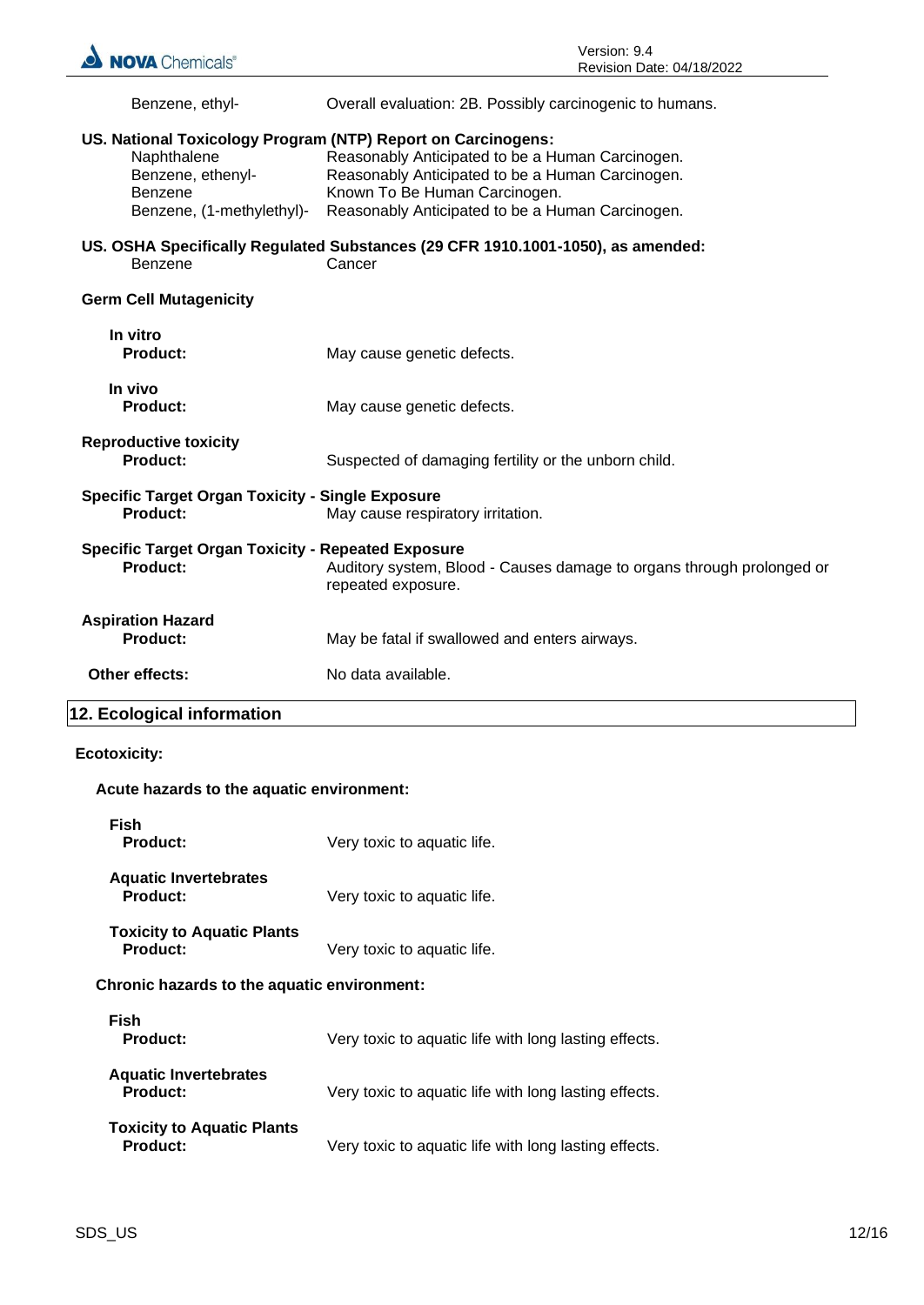#### **Persistence and Degradability**

| <b>Biodegradation</b><br><b>Product:</b>                                                    | No data available.                                                                                                                                                                                                                 |
|---------------------------------------------------------------------------------------------|------------------------------------------------------------------------------------------------------------------------------------------------------------------------------------------------------------------------------------|
| <b>BOD/COD Ratio</b><br><b>Product:</b>                                                     | No data available.                                                                                                                                                                                                                 |
| <b>Bioaccumulative potential</b><br><b>Bioconcentration Factor (BCF)</b><br><b>Product:</b> | No data available.                                                                                                                                                                                                                 |
| <b>Components:</b><br>4,7-Methano-1H-indene,<br>3a, 4, 7, 7a-tetrahydro-                    | Carp, Bioconcentration Factor (BCF): 58.9 - 384                                                                                                                                                                                    |
| Benzene, 1,2-dimethyl-                                                                      | Bioconcentration Factor (BCF): 25.9                                                                                                                                                                                                |
| Partition Coefficient n-octanol / water (log Kow)<br>No data available.<br><b>Product:</b>  |                                                                                                                                                                                                                                    |
| <b>Components:</b><br>4,7-Methano-1H-indene,<br>3a, 4, 7, 7a-tetrahydro-                    | 2.78                                                                                                                                                                                                                               |
| Naphthalene                                                                                 | 3.30                                                                                                                                                                                                                               |
| Benzene, propyl-                                                                            | 3.69                                                                                                                                                                                                                               |
| Benzene, ethenyl-                                                                           | 2.95                                                                                                                                                                                                                               |
| Benzene                                                                                     | 2.13                                                                                                                                                                                                                               |
| 1,3-Cyclopentadiene                                                                         | 2.25                                                                                                                                                                                                                               |
| Benzene, 1,2-dimethyl-                                                                      | 3.12                                                                                                                                                                                                                               |
| Benzene, (1-methylethyl)-                                                                   | 3.66                                                                                                                                                                                                                               |
| Benzene, 1,3,5-trimethyl-                                                                   | 3.42                                                                                                                                                                                                                               |
| Benzene, ethyl-                                                                             | 3.15                                                                                                                                                                                                                               |
| Toluene                                                                                     | 2.73                                                                                                                                                                                                                               |
| Hexane                                                                                      | 3.90                                                                                                                                                                                                                               |
| Nonane                                                                                      | 5.65                                                                                                                                                                                                                               |
| <b>Mobility in soil:</b>                                                                    | Some migration through soils and groundwater.                                                                                                                                                                                      |
| Other adverse effects:                                                                      | No data available.                                                                                                                                                                                                                 |
| 13. Disposal considerations                                                                 |                                                                                                                                                                                                                                    |
| <b>Disposal instructions:</b>                                                               | Dispose of contents/container to an appropriate treatment and disposal<br>facility in accordance with applicable laws and regulations, and product<br>characteristics at time of disposal. Waste generator is advised to carefully |

materials that may be found in the waste.

consider hazardous properties and control measures needed for other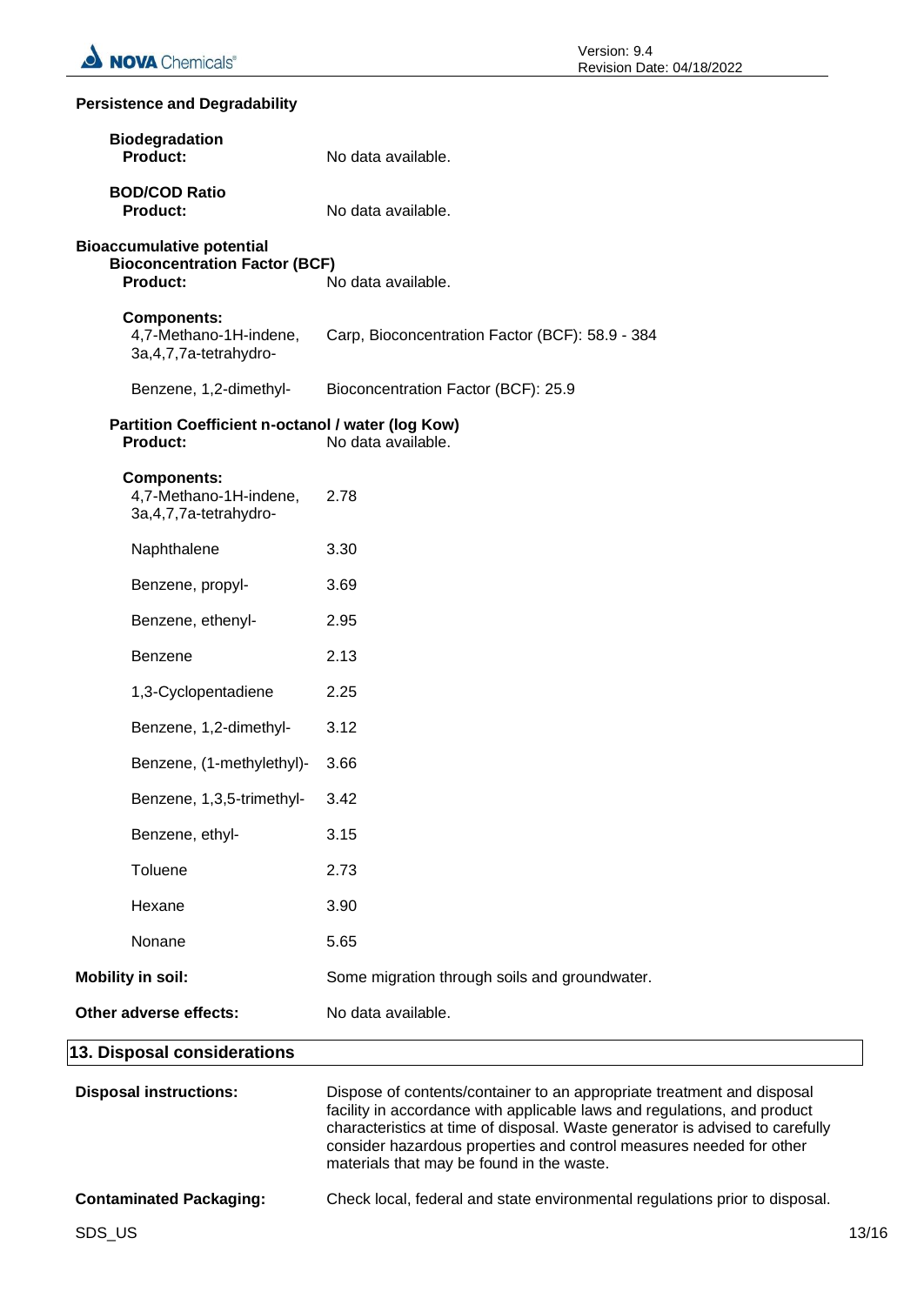

#### **14. Transport information**

| <b>DOT</b>                                           |                                                                                                  |
|------------------------------------------------------|--------------------------------------------------------------------------------------------------|
| UN number or ID number:                              | <b>UN 1268</b>                                                                                   |
| <b>UN Proper Shipping Name:</b>                      | Petroleum distillates, n.o.s.                                                                    |
| <b>Transport Hazard Class(es)</b>                    |                                                                                                  |
| Class:                                               | 3                                                                                                |
| $Label(s)$ :                                         | 3                                                                                                |
| Packing Group:                                       | Ш                                                                                                |
| Marine Pollutant:                                    | Yes                                                                                              |
| Special precautions for user:<br>Reportable quantity | Reference Emergency Response Guidebook No. 128, latest revision.<br>Benzene 10 lbs               |
|                                                      | Naphthalene 100 lbs                                                                              |
| <b>IMDG</b>                                          |                                                                                                  |
| UN number or ID number:                              | <b>UN 1268</b>                                                                                   |
| <b>UN Proper Shipping Name:</b>                      | PETROLEUM DISTILLATES, N.O.S.                                                                    |
| <b>Transport Hazard Class(es)</b>                    |                                                                                                  |
| Class:                                               | 3                                                                                                |
| $Label(s)$ :                                         | 3                                                                                                |
| $EmS$ No.:                                           | $F-E$ , S-E                                                                                      |
| Packing Group:                                       | Ш                                                                                                |
| Marine Pollutant:                                    | <b>Yes</b>                                                                                       |
| Limited quantity                                     | 5.00L                                                                                            |
| <b>Excepted quantity</b>                             | E1                                                                                               |
| Special precautions for user:                        | Transport in bulk according to Annex I of MARPOL 73/78 and the<br>IBC Code: Annex I - yes; IBC02 |

#### **15. Regulatory information**

#### **US Federal Regulations**

#### **TSCA Section 12(b) Export Notification (40 CFR 707, Subpt. D)**

| <b>Chemical Identity</b> | Reportable quantity |                                                                   |
|--------------------------|---------------------|-------------------------------------------------------------------|
| 1,3-Cyclopentadiene      |                     | De minimis concentration: 1.0% One-Time Export Notification only. |

#### **US. OSHA Specifically Regulated Substances (29 CFR 1910.1001-1050), as amended**

| <b>Chemical Identity</b><br>Benzene | <b>OSHA hazard(s)</b><br><b>Blood</b><br>Central nervous system<br>Cancer<br>Aspiration<br>respiratory tract irritation<br>Flammability<br>Skin |
|-------------------------------------|-------------------------------------------------------------------------------------------------------------------------------------------------|
|                                     | Eve                                                                                                                                             |

#### **CERCLA Hazardous Substance List (40 CFR 302.4):**

| <b>Chemical Identity</b>  | Name on List:                 | <b>Reportable quantity</b> |
|---------------------------|-------------------------------|----------------------------|
| Naphthalene               | <b>NAPHTHALENE</b>            | $100$ lbs.                 |
| Benzene, propyl-          | RCRA Hazardous Waste No. D001 | $100$ lbs.                 |
| Benzene, ethenyl-         | <b>STYRENE</b>                | 1000 lbs.                  |
| <b>Benzene</b>            | <b>BENZENE</b>                | $10$ lbs.                  |
| Benzene, 1,2-dimethyl-    | o-Xylene                      | 1000 lbs.                  |
| Benzene, (1-methylethyl)- | Benzene, 1-methylethyl-       | 5000 lbs.                  |
| Benzene, ethyl-           | <b>ETHYLBENZENE</b>           | 1000 lbs.                  |
| Butane, 2,2,3-trimethyl-  | RCRA Hazardous Waste No. D001 | $100$ lbs.                 |
| Pentane, 3-methyl-        | RCRA Hazardous Waste No. D001 | $100$ lbs.                 |
| Toluene                   | BENZENE, METHYL-              | 1000 lbs.                  |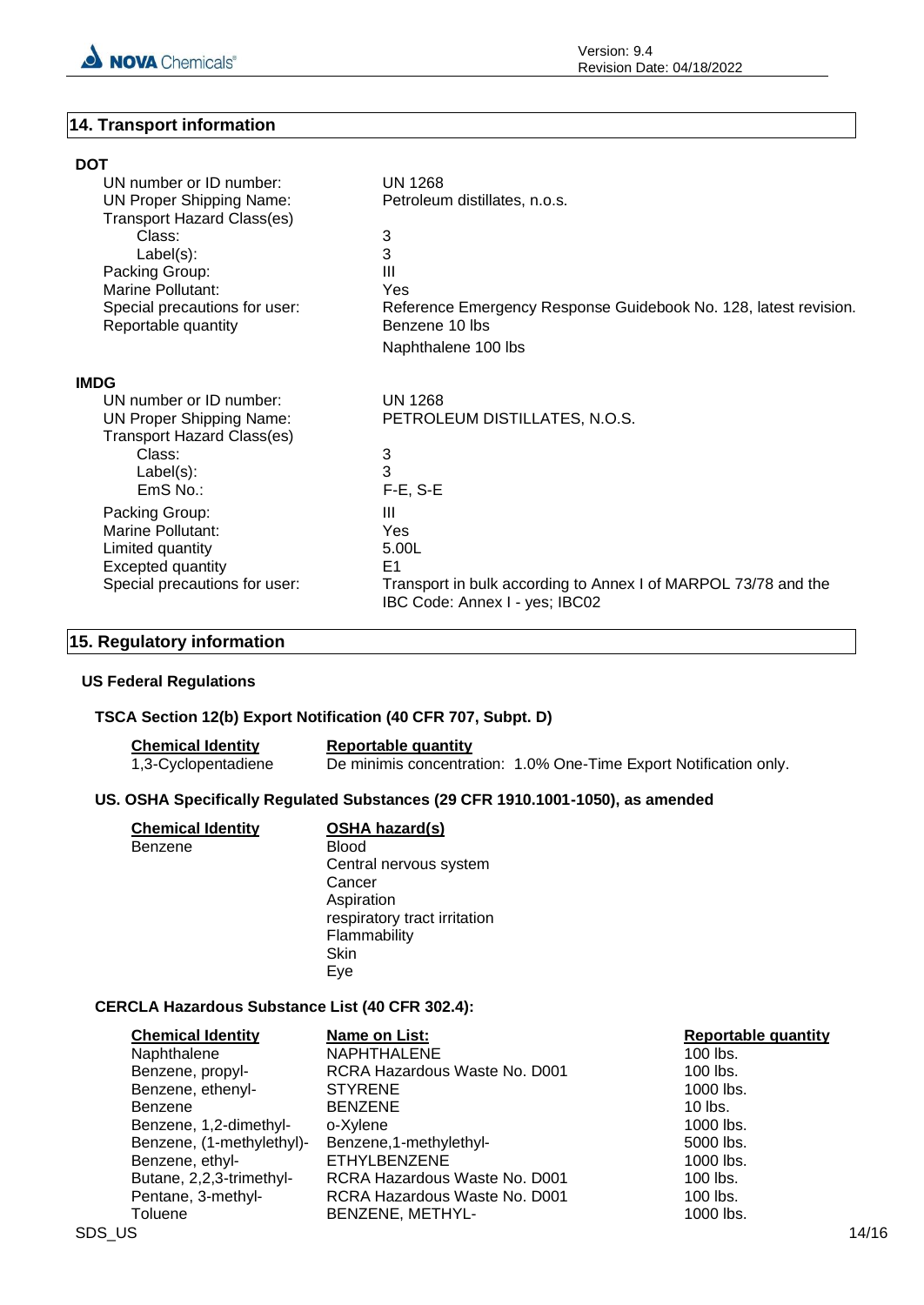

| Pentane, 2,3,4-trimethyl- | RCRA Hazardous Waste No. D001 | $100$ lbs. |
|---------------------------|-------------------------------|------------|
| Hexane, 3-methyl-         | RCRA Hazardous Waste No. D001 | $100$ lbs. |
| Cyclopentane              | RCRA Hazardous Waste No. D001 | $100$ lbs. |
| Benzene, 1,3-dimethyl-    | m-Xylene                      | 1000 lbs.  |
| Hexane                    | HEXANE                        | 5000 lbs.  |
| Nonane                    | RCRA Hazardous Waste No. D001 | $100$ lbs. |

#### **Superfund Amendments and Reauthorization Act of 1986 (SARA)**

#### **Hazard categories**

Flammable (gases, aerosols, liquids, or solids), Acute toxicity (any route of exposure), Skin Corrosion or Irritation, Serious eye damage or eye irritation, Germ Cell Mutagenicity, Carcinogenicity, Reproductive Toxicity, Specific target organ toxicity (single or repeated exposure), Aspiration Hazard

#### **US. EPCRA (SARA Title III) Section 304 Extremely Hazardous Substances Reporting Quantities and the Comprehensive Environmental Response, Compensation, and Liability Act (CERCLA) Hazardous Substances**

None present or none present in regulated quantities.

#### **US. EPCRA (SARA Title III Section 313 Toxic Chemical Release Inventory (TRI) Reporting**

|                           | <b>Reporting</b><br>threshold for | <b>Reporting threshold for</b><br>manufacturing and |
|---------------------------|-----------------------------------|-----------------------------------------------------|
| <b>Chemical Identity</b>  | other users                       | <u>processing</u>                                   |
| 4,7-Methano-1H-indene,    | 10000 lbs                         | 25000 lbs.                                          |
| 3a, 4, 7, 7a-tetrahydro-  |                                   |                                                     |
| Naphthalene               | 10000 lbs                         | 25000 lbs.                                          |
| Benzene, ethenyl-         | 10000 lbs                         | 25000 lbs.                                          |
| <b>Benzene</b>            | 10000 lbs                         | 25000 lbs.                                          |
| Benzene, 1,2-dimethyl-    | 10000 lbs                         | 25000 lbs.                                          |
| Benzene, (1-methylethyl)- | 10000 lbs                         | 25000 lbs.                                          |
| Benzene, ethyl-           | 10000 lbs                         | 25000 lbs.                                          |

### **Clean Air Act (CAA) Section 112(r) Accidental Release Prevention (40 CFR 68.130):**

None present or none present in regulated quantities.

#### **Clean Water Act Section 311 Hazardous Substances (40 CFR 117.3)**

| <b>Chemical Identity</b> | <b>Reportable quantity</b> |
|--------------------------|----------------------------|
| Naphthalene              | $100$ lbs.                 |
| Benzene, ethenyl-        | 1000 lbs.                  |
| Benzene                  | $10$ lbs.                  |
| Benzene, 1,2-dimethyl-   | 100 lbs.                   |
| Benzene, ethyl-          | 1000 lbs.                  |
| Toluene                  | 1000 lbs.                  |
| Benzene, 1,3-dimethyl-   | 100 lbs.                   |

#### **US State Regulations**

#### **US. California Proposition 65**



**WARNING:** This product can expose you to chemicals including, Benzene; which is [are] known to the State of California to cause cancer and birth defects or other reproductive harm.

This product can expose you to chemicals including, Naphthalene; Benzene, ethenyl-; Benzene, (1-methylethyl)-; Benzene, ethyl-; which is [are] known to the State of California to cause cancer.

This product can expose you to chemicals including, Toluene; Hexane; which is [are] known to the State of California to cause birth defects or other reproductive harm.

For more information go to www.P65Warnings.ca.gov.